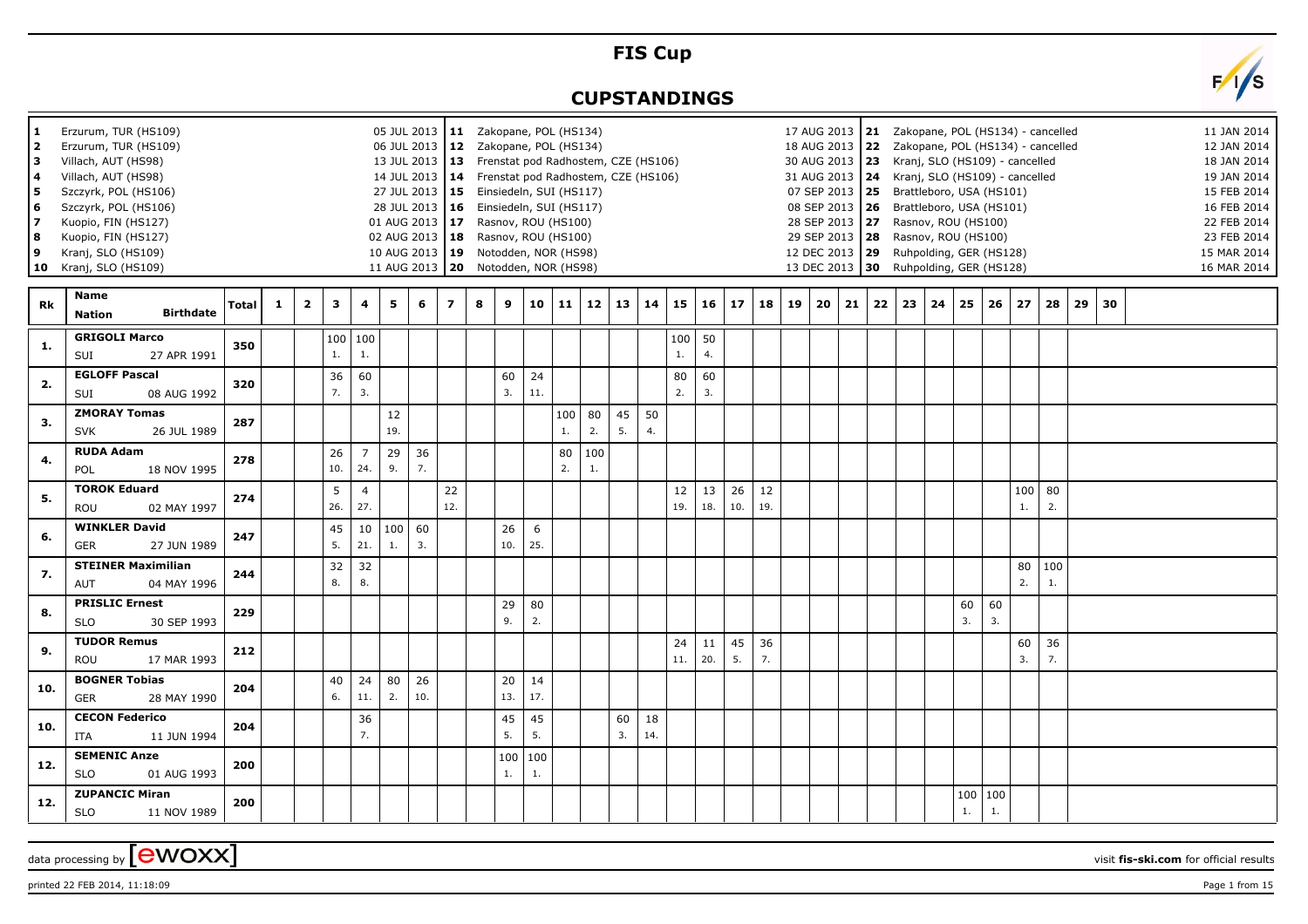| Rk  | Name<br><b>Birthdate</b><br><b>Nation</b>           | <b>Total</b> | $\mathbf{1}$ | $\overline{2}$ | 3   | 4   | 5         | 6   | $\overline{z}$ | 8  | 9              | 10       | 11        | $12 \mid 13$ |           | 14       | 15 | $16 \mid$ | 17  | 18  | 19       | 20       | 21 | 22 | 23 | 24 | 25       | 26       | 27 | 28 | 29 | 30 |  |  |
|-----|-----------------------------------------------------|--------------|--------------|----------------|-----|-----|-----------|-----|----------------|----|----------------|----------|-----------|--------------|-----------|----------|----|-----------|-----|-----|----------|----------|----|----|----|----|----------|----------|----|----|----|----|--|--|
|     | <b>MEZNAR Mitja</b>                                 |              |              |                |     |     |           |     |                |    |                |          |           |              |           |          |    |           |     |     |          |          |    |    |    |    |          |          |    |    |    |    |  |  |
| 14. | 30 JUN 1988<br><b>SLO</b>                           | 196          |              |                |     |     |           |     |                |    | 36<br>7.       |          |           |              |           |          |    |           |     |     |          |          |    |    |    |    | 80<br>2. | 80<br>2. |    |    |    |    |  |  |
|     | <b>HORLACHER Kevin</b>                              |              |              |                |     | 45  | 36        | 32  |                |    | 32             | 50       |           |              |           |          |    |           |     |     |          |          |    |    |    |    |          |          |    |    |    |    |  |  |
| 15. | 24 SEP 1989<br>GER                                  | 195          |              |                |     | 5.  | 7.        | 8.  |                |    | 8.             | 4.       |           |              |           |          |    |           |     |     |          |          |    |    |    |    |          |          |    |    |    |    |  |  |
|     | <b>KANTYKA Przemyslaw</b>                           |              |              |                |     |     | 60        | 22  |                |    |                |          | 50        | 60           |           |          |    |           |     |     |          |          |    |    |    |    |          |          |    |    |    |    |  |  |
| 16. | 15 DEC 1996<br>POL                                  | 192          |              |                |     |     | 3.        | 12. |                |    |                |          | 4.        | 3.           |           |          |    |           |     |     |          |          |    |    |    |    |          |          |    |    |    |    |  |  |
| 17. | GASIENICA-KOTELNICKI                                | 190          |              |                |     |     | 50        | 100 |                |    |                |          | 40        |              |           |          |    |           |     |     |          |          |    |    |    |    |          |          |    |    |    |    |  |  |
|     | 14 NOV 1989<br>POL                                  |              |              |                |     |     | 4.        | 1.  |                |    |                |          | 6.        |              |           |          |    |           |     |     |          |          |    |    |    |    |          |          |    |    |    |    |  |  |
| 18. | <b>TAKAHASHI Daito</b>                              | 180          |              |                |     |     |           |     |                |    |                |          |           |              |           |          |    |           | 100 | 80  |          |          |    |    |    |    |          |          |    |    |    |    |  |  |
|     | 16 DEC 1980<br>JPN                                  |              |              |                |     |     |           |     |                |    |                |          |           |              |           |          |    |           | 1.  | 2.  |          |          |    |    |    |    |          |          |    |    |    |    |  |  |
| 18. | <b>BERGQUIST Hans Petter</b>                        | 180          |              |                |     |     |           |     |                |    |                |          |           |              |           |          |    |           |     |     | 100      | 80       |    |    |    |    |          |          |    |    |    |    |  |  |
|     | <b>NOR</b><br>20 JAN 1994                           |              |              |                |     |     |           |     |                |    |                |          |           |              |           |          |    |           |     |     | $1.$     | 2.       |    |    |    |    |          |          |    |    |    |    |  |  |
| 18. | <b>NEDREJORD Ole Mathis</b>                         | 180          |              |                |     |     |           |     |                |    |                |          |           |              |           |          |    |           |     |     | 80       | 100      |    |    |    |    |          |          |    |    |    |    |  |  |
|     | 26 JUN 1996<br><b>NOR</b>                           |              |              |                |     |     |           |     |                |    |                |          |           |              |           |          |    |           |     |     | 2.       | 1.       |    |    |    |    |          |          |    |    |    |    |  |  |
| 21. | <b>GLASDER Michael</b>                              | 178          |              |                |     |     |           |     |                |    |                |          |           |              |           |          |    |           |     |     | 50<br>4. | 60<br>3. |    |    |    |    | 36<br>7. | 32<br>8. |    |    |    |    |  |  |
|     | <b>USA</b><br>27 MAR 1989<br><b>SLIZ Rafal</b>      |              |              |                |     |     |           |     |                |    |                |          |           |              |           |          |    |           |     |     |          |          |    |    |    |    |          |          |    |    |    |    |  |  |
| 22. | POL<br>11 JUL 1983                                  | 167          |              |                |     |     | 22<br>12. |     |                |    |                |          |           |              | 100<br>1. | 45<br>5. |    |           |     |     |          |          |    |    |    |    |          |          |    |    |    |    |  |  |
|     | <b>EGGENHOFER Markus</b>                            |              |              |                | 20  | 100 |           |     |                |    | 24             | 22       |           |              |           |          |    |           |     |     |          |          |    |    |    |    |          |          |    |    |    |    |  |  |
| 23. | 11 DEC 1987<br>AUT                                  | 166          |              |                | 13. | 1.  |           |     |                |    | 11.            | 12.      |           |              |           |          |    |           |     |     |          |          |    |    |    |    |          |          |    |    |    |    |  |  |
|     | <b>ALTHAUS Daniel</b>                               |              |              |                | 50  | 32  | 15        | 45  |                |    | $\overline{4}$ | 15       |           |              |           |          |    |           |     |     |          |          |    |    |    |    |          |          |    |    |    |    |  |  |
| 24. | GER<br>29 JUN 1993                                  | 161          |              |                | 4.  | 8.  | 16.       | 5.  |                |    | 27.            | 16.      |           |              |           |          |    |           |     |     |          |          |    |    |    |    |          |          |    |    |    |    |  |  |
| 25. | <b>ROMASHOV Alexey</b>                              | 160          |              |                |     |     |           |     | 100            | 60 |                |          |           |              |           |          |    |           |     |     |          |          |    |    |    |    |          |          |    |    |    |    |  |  |
|     | 29 APR 1992<br><b>RUS</b>                           |              |              |                |     |     |           |     | 1.             | 3. |                |          |           |              |           |          |    |           |     |     |          |          |    |    |    |    |          |          |    |    |    |    |  |  |
| 26. | <b>SCHMID Martin</b>                                | 159          |              |                | 20  | 16  |           |     |                |    |                |          |           |              |           |          | 29 | 22        |     |     |          |          |    |    |    |    |          |          | 40 | 32 |    |    |  |  |
|     | 23 JUL 1996<br>AUT                                  |              |              |                | 13. | 15. |           |     |                |    |                |          |           |              |           |          | 9. | 12.       |     |     |          |          |    |    |    |    |          |          | 6. | 8. |    |    |  |  |
| 27. | <b>PITEA Sorin Iulian</b>                           | 158          |              |                |     |     | 8         |     |                |    |                |          |           |              |           |          |    |           | 24  | 16  |          |          |    |    |    |    |          |          | 50 | 60 |    |    |  |  |
|     | 09 JUL 1997<br>ROU                                  |              |              |                |     |     | 23.       |     |                |    |                |          |           |              |           |          |    |           | 11. | 15. |          |          |    |    |    |    |          |          | 4. | 3. |    |    |  |  |
| 28. | <b>BENEDIK Matic</b>                                | 156          |              |                |     |     |           |     |                |    |                | 36<br>7. | 15<br>16. | 50<br>4.     |           |          |    |           |     |     |          |          |    |    |    |    | 50<br>4. | 5<br>26. |    |    |    |    |  |  |
|     | <b>SLO</b><br>03 MAR 1993                           |              |              |                |     |     |           |     |                |    |                |          |           |              |           |          |    |           |     |     |          |          |    |    |    |    |          |          |    |    |    |    |  |  |
| 29. | <b>KRAMARSIC Matic</b><br>02 FEB 1990<br><b>SLO</b> | 154          |              |                |     |     |           |     |                |    | 14<br>17.      | 60<br>3. |           |              |           |          |    |           |     |     |          |          |    |    |    |    | 40<br>6. | 40<br>6. |    |    |    |    |  |  |
|     | <b>KARTA Samet</b>                                  |              |              |                |     |     | 16        | 40  |                |    | 11             |          | 29        | 20           | 16        | 22       |    |           |     |     |          |          |    |    |    |    |          |          |    |    |    |    |  |  |
| 29. | <b>TUR</b><br>09 SEP 1993                           | 154          |              |                |     |     | 15.       | 6.  |                |    | 20.            |          | 9.        | 13.          | 15.       | 12.      |    |           |     |     |          |          |    |    |    |    |          |          |    |    |    |    |  |  |
|     | <b>WOLNY Jakub</b>                                  |              |              |                | 5   |     | 26        | 18  |                |    |                |          | 60        | 45           |           |          |    |           |     |     |          |          |    |    |    |    |          |          |    |    |    |    |  |  |
| 29. | POL<br>15 MAY 1995                                  | 154          |              |                | 26. |     | 10.       | 14. |                |    |                |          | 3.        | 5.           |           |          |    |           |     |     |          |          |    |    |    |    |          |          |    |    |    |    |  |  |
| 32. | <b>ZIMA Rok</b>                                     |              |              |                | 80  | 18  |           |     |                |    | 8              | 10       | 6         | 26           |           |          |    |           |     |     |          |          |    |    |    |    |          |          |    |    |    |    |  |  |
|     | SLO<br>07 AUG 1988                                  | 148          |              |                | 2.  | 14. |           |     |                |    | 23.            | 21.      | 25.       | 10.          |           |          |    |           |     |     |          |          |    |    |    |    |          |          |    |    |    |    |  |  |

printed 22 FEB 2014, 11:18:09 Page 2 from 15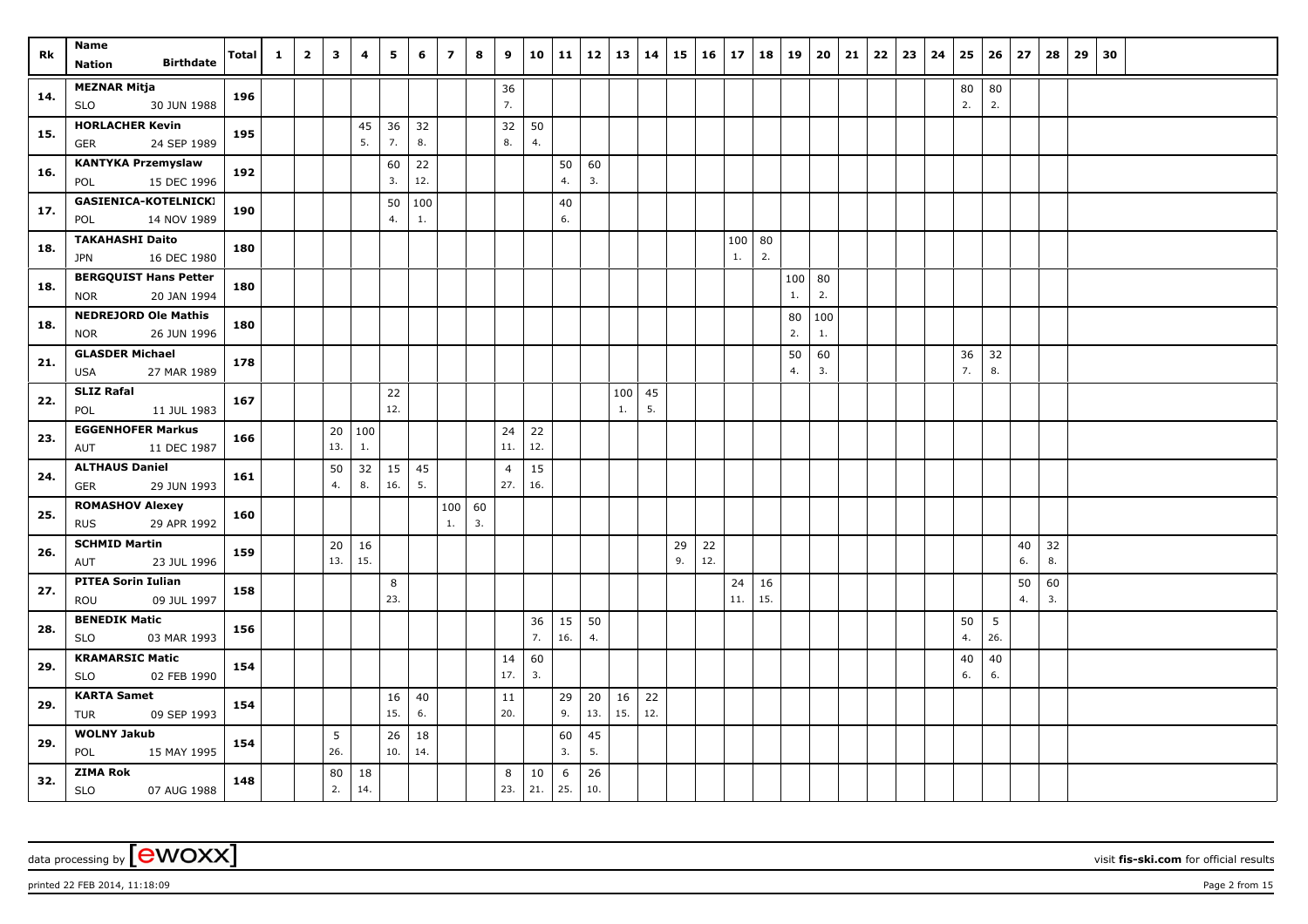| Rk  | Name                                         | <b>Total</b> | $\mathbf{1}$ | $\overline{2}$ | 3         | 4         | 5  | 6   | $\overline{z}$ | 8  | 9         | 10                     | 11 | 12 | 13 | 14  | 15        | 16                  | 17       | 18           | 19  | 20  | 21 | 22 | 23 | 24 | 25  | 26  | 27          | 28  | 29 | 30 |  |  |
|-----|----------------------------------------------|--------------|--------------|----------------|-----------|-----------|----|-----|----------------|----|-----------|------------------------|----|----|----|-----|-----------|---------------------|----------|--------------|-----|-----|----|----|----|----|-----|-----|-------------|-----|----|----|--|--|
|     | <b>Birthdate</b><br><b>Nation</b>            |              |              |                |           |           |    |     |                |    |           |                        |    |    |    |     |           |                     |          |              |     |     |    |    |    |    |     |     |             |     |    |    |  |  |
| 33. | <b>TOLLINGER Elias</b><br>25 MAR 1995<br>AUT | 145          |              |                |           |           |    |     |                |    |           |                        |    |    |    |     | 5.        | $45 \mid 100$<br>1. |          |              |     |     |    |    |    |    |     |     |             |     |    |    |  |  |
|     | <b>WANGLER Niclas</b>                        |              |              |                |           | 14        |    | 80  |                |    | 22        | 26                     |    |    |    |     |           |                     |          |              |     |     |    |    |    |    |     |     |             |     |    |    |  |  |
| 34. | 21 MAR 1993<br><b>GER</b>                    | 142          |              |                |           | 17.       |    | 2.  |                |    | 12.       | 10.                    |    |    |    |     |           |                     |          |              |     |     |    |    |    |    |     |     |             |     |    |    |  |  |
| 34. | <b>KUKULA Artur</b>                          | 142          |              |                |           |           | 32 | 9   |                |    |           |                        |    | 32 | 45 | 24  |           |                     |          |              |     |     |    |    |    |    |     |     |             |     |    |    |  |  |
|     | 17 JUL 1992<br>POL                           |              |              |                |           |           | 8. | 22. |                |    |           |                        |    | 8. | 5. | 11. |           |                     |          |              |     |     |    |    |    |    |     |     |             |     |    |    |  |  |
| 36. | <b>STREITLER Patrick</b>                     | 140          |              |                |           |           |    |     |                |    |           |                        |    |    |    |     | 60        | 80                  |          |              |     |     |    |    |    |    |     |     |             |     |    |    |  |  |
|     | 17 APR 1995<br>AUT                           |              |              |                |           |           |    |     |                |    |           |                        |    |    |    |     | 3.        | 2.                  |          |              |     |     |    |    |    |    |     |     |             |     |    |    |  |  |
| 37. | <b>TATU Robert Valentin</b>                  | 139          |              |                |           |           |    | 13  |                |    |           |                        |    |    |    |     |           |                     | 60       | 20           |     |     |    |    |    |    |     |     | 24          | 22  |    |    |  |  |
|     | ROU<br>03 JUL 1996                           |              |              |                |           |           |    | 18. |                |    |           |                        |    |    |    |     |           |                     | 3.       | 13.          |     |     |    |    |    |    |     |     | 11.         | 12. |    |    |  |  |
| 38. | <b>HUBER Daniel</b><br>02 JAN 1993<br>AUT    | 137          |              |                | 10<br>21. | 6<br>25.  |    |     |                |    | 15<br>16. | 16<br>15.              |    |    |    |     |           |                     | 50<br>4. | 40<br>6.     |     |     |    |    |    |    |     |     |             |     |    |    |  |  |
|     | <b>PEIER Killian</b>                         |              |              |                |           |           |    |     |                |    | 13        |                        |    |    |    |     |           | 29                  |          |              |     |     |    |    |    |    |     |     |             |     |    |    |  |  |
| 38. | 28 MAR 1995<br>SUI                           | 137          |              |                | 60<br>3.  | 16<br>15. |    |     |                |    | 18.       | $5\phantom{.0}$<br>26. |    |    |    |     | 14<br>17. | 9.                  |          |              |     |     |    |    |    |    |     |     |             |     |    |    |  |  |
|     | <b>KOBAYASHI Ryoyu</b>                       |              |              |                |           |           |    |     |                |    |           |                        |    |    |    |     |           |                     |          |              |     |     |    |    |    |    |     |     |             |     |    |    |  |  |
| 40. | 08 NOV 1996<br>JPN                           | 136          |              |                |           |           |    |     |                |    |           |                        |    |    |    |     |           |                     | 36<br>7. | 100<br>1.    |     |     |    |    |    |    |     |     |             |     |    |    |  |  |
|     | <b>HAYBOECK Alexander</b>                    |              |              |                | 22        | 40        |    |     |                |    |           |                        |    |    |    |     | 36        | 32                  |          |              |     |     |    |    |    |    |     |     |             |     |    |    |  |  |
| 41. | 08 JUL 1995<br>AUT                           | 130          |              |                | 12.       | 6.        |    |     |                |    |           |                        |    |    |    |     | 7.        | 8.                  |          |              |     |     |    |    |    |    |     |     |             |     |    |    |  |  |
| 42. | <b>BAZHENOV Aleksandr</b>                    | 126          |              |                |           |           |    |     |                |    |           |                        |    |    |    |     |           |                     |          |              | 36  |     |    |    |    |    |     |     | 45          | 45  |    |    |  |  |
|     | <b>RUS</b><br>13 JUL 1995                    |              |              |                |           |           |    |     |                |    |           |                        |    |    |    |     |           |                     |          |              | 7.  |     |    |    |    |    |     |     | 5.          | 5.  |    |    |  |  |
| 43. | <b>MAEAETTAE Jarkko</b>                      | 125          |              |                |           |           |    |     | 80             | 45 |           |                        |    |    |    |     |           |                     |          |              |     |     |    |    |    |    |     |     |             |     |    |    |  |  |
|     | 28 DEC 1994<br>FIN                           |              |              |                |           |           |    |     | 2.             | 5. |           |                        |    |    |    |     |           |                     |          |              |     |     |    |    |    |    |     |     |             |     |    |    |  |  |
| 44. | <b>JUDEZ Dejan</b>                           | 123          |              |                | 26        | 14        |    |     |                |    | 80        | 3                      |    |    |    |     |           |                     |          |              |     |     |    |    |    |    |     |     |             |     |    |    |  |  |
|     | 02 AUG 1990<br><b>SLO</b>                    |              |              |                | 10.       | 17.       |    |     |                |    | 2.        | 28.                    |    |    |    |     |           |                     |          |              |     |     |    |    |    |    |     |     |             |     |    |    |  |  |
| 45. | <b>CIKL Martin</b>                           | 116          |              |                |           |           |    |     |                |    |           |                        |    |    | 80 | 36  |           |                     |          |              |     |     |    |    |    |    |     |     |             |     |    |    |  |  |
|     | CZE<br>17 AUG 1987                           |              |              |                |           |           |    |     |                |    |           |                        |    |    | 2. | 7.  |           |                     |          |              |     |     |    |    |    |    |     |     |             |     |    |    |  |  |
| 46. | <b>BJOERENG Joacim Oeder</b>                 | 113          |              |                |           |           |    |     |                |    |           |                        |    |    |    |     |           |                     |          |              | 40  | 29  |    |    |    |    | 24  | 20  |             |     |    |    |  |  |
|     | 14 DEC 1995<br><b>NOR</b>                    |              |              |                |           |           |    |     |                |    |           |                        |    |    |    |     |           |                     |          |              | 6.  | 9.  |    |    |    |    | 11. | 13. |             |     |    |    |  |  |
| 46. | <b>BLEGA Stefan Valentin</b>                 | 113          |              |                |           |           |    |     |                |    |           |                        |    |    |    |     |           |                     | 11       | $\mathbf{3}$ | 13  | 14  |    |    |    |    |     |     | 32          | 40  |    |    |  |  |
|     | 05 SEP 1998<br>ROU                           |              |              |                |           |           |    |     |                |    |           |                        |    |    |    |     |           |                     | 20.      | 28.          | 18. | 17. |    |    |    |    |     |     | 8.          | 6.  |    |    |  |  |
| 48. | <b>SATO Yukiya</b>                           | 112          |              |                |           |           |    |     |                |    |           |                        |    |    |    |     |           |                     | 80       | 32           |     |     |    |    |    |    |     |     |             |     |    |    |  |  |
|     | 19 JUN 1995<br>JPN                           |              |              |                |           |           |    |     |                |    |           |                        |    |    |    |     |           |                     | 2.       | 8.           |     |     |    |    |    |    |     |     |             |     |    |    |  |  |
| 49. | <b>ZAGAR Rozle</b>                           | 111          |              |                | 32        | 50        |    |     |                |    | 18        | 11                     |    |    |    |     |           |                     |          |              |     |     |    |    |    |    |     |     |             |     |    |    |  |  |
|     | 17 SEP 1989<br><b>SLO</b>                    |              |              |                | 8.        | 4.        |    |     |                |    | 14.       | 20.                    |    |    |    |     |           |                     |          |              |     |     |    |    |    |    |     |     |             |     |    |    |  |  |
| 50. | ZAPOTOCZNY Andrzej                           | 110          |              |                |           |           | 45 | 20  |                |    |           |                        | 45 |    |    |     |           |                     |          |              |     |     |    |    |    |    |     |     |             |     |    |    |  |  |
|     | POL<br>16 OCT 1991                           |              |              |                |           |           | 5. | 13. |                |    |           |                        | 5. |    |    |     |           |                     |          |              |     |     |    |    |    |    |     |     |             |     |    |    |  |  |
| 51. | <b>MATTOON Nicholas</b>                      | 109          |              |                |           |           |    |     |                |    |           |                        |    |    |    |     |           |                     |          |              | 29  |     |    |    |    |    | 18  | 26  | 16          | 20  |    |    |  |  |
|     | 04 AUG 1995<br>USA                           |              |              |                |           |           |    |     |                |    |           |                        |    |    |    |     |           |                     |          |              | 9.  |     |    |    |    |    | 14. | 10. | $\vert$ 15. | 13. |    |    |  |  |

printed 22 FEB 2014, 11:18:09 Page 3 from 15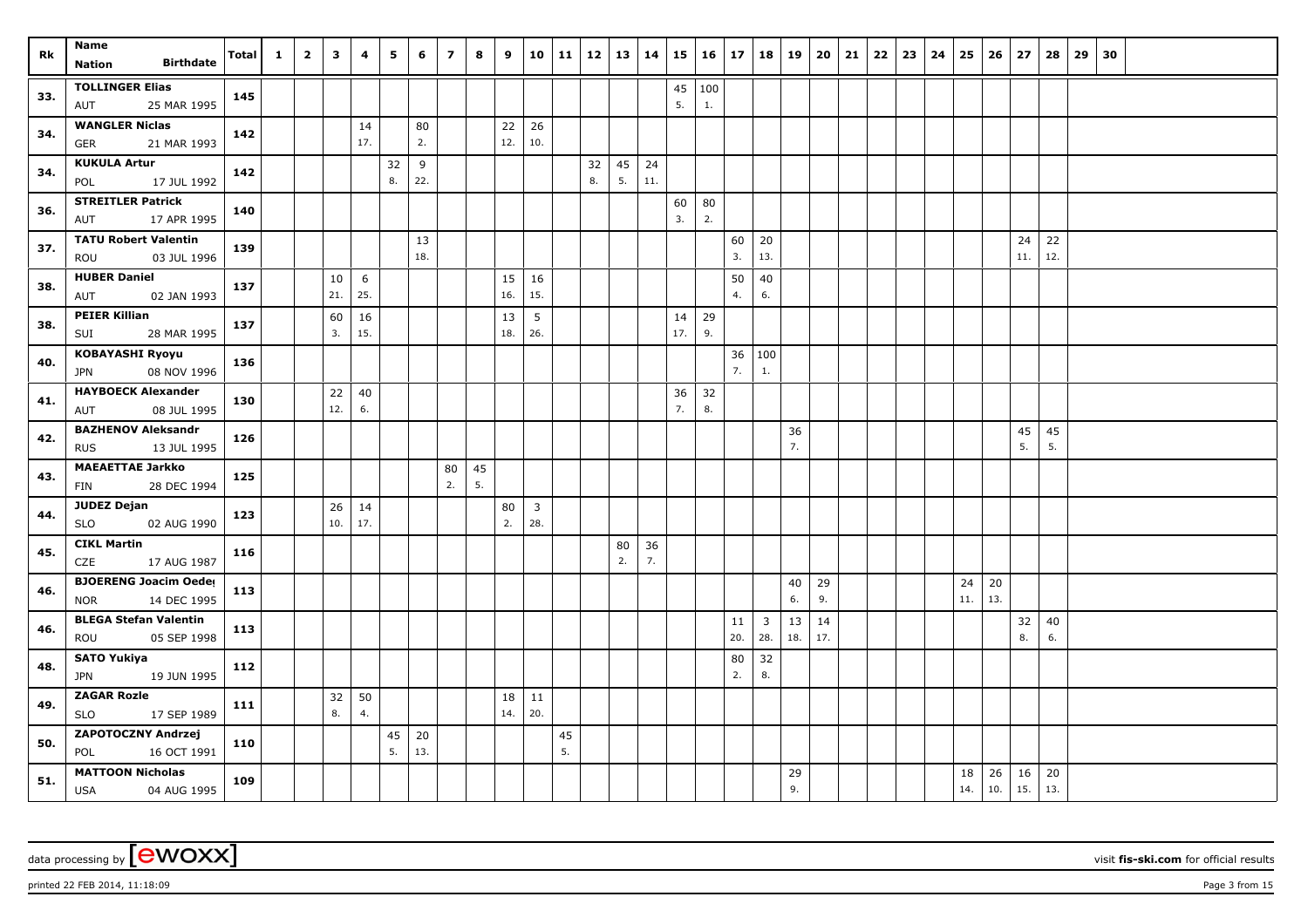| Rk  | Name                                               | <b>Total</b> | $\mathbf{1}$ | $\overline{\mathbf{2}}$ | 3        | 4         | 5   | 6   | $\overline{\phantom{a}}$ | 8   | 9            | 10             | 11  | 12        | 13       | 14        | 15                    | $16 \mid 17$          |    | 18 | 19       | 20             | 21 | 22 | $23 \mid 24$ | 25  | 26  | 27        | 28        | 29 | 30 |  |  |
|-----|----------------------------------------------------|--------------|--------------|-------------------------|----------|-----------|-----|-----|--------------------------|-----|--------------|----------------|-----|-----------|----------|-----------|-----------------------|-----------------------|----|----|----------|----------------|----|----|--------------|-----|-----|-----------|-----------|----|----|--|--|
|     | <b>Birthdate</b><br><b>Nation</b>                  |              |              |                         |          |           |     |     |                          |     |              |                |     |           |          |           |                       |                       |    |    |          |                |    |    |              |     |     |           |           |    |    |  |  |
| 52. | <b>SKINNES Stian Andre</b>                         | 106          |              |                         |          |           |     | 11  |                          |     |              |                |     |           |          |           |                       |                       |    |    |          |                |    |    |              | 45  | 50  |           |           |    |    |  |  |
|     | 19 AUG 1991<br><b>NOR</b>                          |              |              |                         |          |           |     | 20. |                          |     |              |                |     |           |          |           |                       |                       |    |    |          |                |    |    |              | 5.  | 4.  |           |           |    |    |  |  |
| 53. | <b>MABUCHI Minato</b>                              | 105          |              |                         |          |           |     |     |                          |     |              |                |     |           |          |           |                       |                       | 45 | 60 |          |                |    |    |              |     |     |           |           |    |    |  |  |
|     | 28 JUN 1992<br><b>JPN</b>                          |              |              |                         |          |           |     |     |                          |     |              |                |     |           |          |           |                       |                       | 5. | 3. |          |                |    |    |              |     |     |           |           |    |    |  |  |
| 54. | <b>MOILANEN Lasse</b>                              | 100          |              |                         |          |           |     |     |                          |     |              |                |     |           |          |           |                       |                       |    |    | 60       | 40             |    |    |              |     |     |           |           |    |    |  |  |
|     | 04 FEB 1995<br>FIN                                 |              |              |                         |          |           |     |     |                          |     |              |                |     |           |          |           |                       |                       |    |    | 3.       | 6.             |    |    |              |     |     |           |           |    |    |  |  |
| 54. | <b>KOUDELKA Roman</b><br>09 JUL 1989<br>CZE        | 100          |              |                         |          |           |     |     |                          |     |              |                |     |           |          | 100<br>1. |                       |                       |    |    |          |                |    |    |              |     |     |           |           |    |    |  |  |
|     | <b>WOHLGENANNT Ulrich</b>                          |              |              |                         |          |           |     |     |                          | 100 |              |                |     |           |          |           |                       |                       |    |    |          |                |    |    |              |     |     |           |           |    |    |  |  |
| 54. | 01 AUG 1994<br>AUT                                 | 100          |              |                         |          |           |     |     |                          | 1.  |              |                |     |           |          |           |                       |                       |    |    |          |                |    |    |              |     |     |           |           |    |    |  |  |
|     | <b>RUPITSCH Markus</b>                             |              |              |                         |          |           |     |     |                          |     |              |                |     |           |          |           |                       |                       |    |    |          |                |    |    |              |     |     | 36        | 60        |    |    |  |  |
| 57. | AUT<br>08 NOV 1997                                 | 96           |              |                         |          |           |     |     |                          |     |              |                |     |           |          |           |                       |                       |    |    |          |                |    |    |              |     |     | 7.        | 3.        |    |    |  |  |
|     | <b>KAELIN Pascal</b>                               |              |              |                         |          |           |     |     |                          |     |              |                |     |           |          |           | 50                    | 45                    |    |    |          |                |    |    |              |     |     |           |           |    |    |  |  |
| 58. | 11 JAN 1993<br>SUI                                 | 95           |              |                         |          |           |     |     |                          |     |              |                |     |           |          |           | 4.                    | 5.                    |    |    |          |                |    |    |              |     |     |           |           |    |    |  |  |
| 58. | <b>WALLACE Brian</b>                               | 95           |              |                         |          |           |     |     |                          |     |              |                | 15  | 13        |          |           |                       |                       |    |    | $12\,$   | $\overline{7}$ |    |    |              | 26  | 22  |           |           |    |    |  |  |
|     | <b>USA</b><br>03 JUL 1993                          |              |              |                         |          |           |     |     |                          |     |              |                | 16. | 18.       |          |           |                       |                       |    |    | 19.      | 24.            |    |    |              | 10. | 12. |           |           |    |    |  |  |
| 60. | <b>MANDL Ziga</b>                                  | 92           |              |                         | 10       |           |     |     |                          |     | 50           | 32             |     |           |          |           |                       |                       |    |    |          |                |    |    |              |     |     |           |           |    |    |  |  |
|     | <b>SLO</b><br>13 JAN 1990                          |              |              |                         | 21.      |           |     |     |                          |     | 4.           | 8.             |     |           |          |           |                       |                       |    |    |          |                |    |    |              |     |     |           |           |    |    |  |  |
| 61. | <b>VARESCO Daniele</b>                             | 90           |              |                         | 16       | 9         |     |     |                          |     | 12           | $\overline{7}$ |     |           | 26       | 20        |                       |                       |    |    |          |                |    |    |              |     |     |           |           |    |    |  |  |
|     | 25 JUL 1995<br>ITA                                 |              |              |                         | 15.      | 22.       |     |     |                          |     | 19.          | 24.            |     |           | 10.      | 13.       |                       |                       |    |    |          |                |    |    |              |     |     |           |           |    |    |  |  |
| 61. | <b>STRAND Knut Jokerud</b>                         | 90           |              |                         |          |           |     |     |                          |     |              |                |     |           |          |           |                       |                       |    |    | 45<br>5. | 45<br>5.       |    |    |              |     |     |           |           |    |    |  |  |
|     | <b>NOR</b><br>06 AUG 1996<br><b>KULIKOV Sergei</b> |              |              |                         |          |           |     |     |                          |     |              |                |     |           |          |           |                       |                       |    |    |          |                |    |    |              |     |     |           |           |    |    |  |  |
| 63. | <b>RUS</b><br>20 APR 1994                          | 83           |              |                         | 8<br>23. | 12<br>19. |     |     |                          |     |              |                |     | 15<br>16. |          |           | $\overline{4}$<br>27. | $\overline{3}$<br>28. |    |    |          |                |    |    |              |     |     | 26<br>10. | 15<br>16. |    |    |  |  |
|     | <b>SOUCEK Jan</b>                                  |              |              |                         |          |           | 12  |     |                          |     |              |                | 18  | 12        | 26       | 14        |                       |                       |    |    |          |                |    |    |              |     |     |           |           |    |    |  |  |
| 64. | 30 JAN 1994<br>CZE                                 | 82           |              |                         |          |           | 19. |     |                          |     |              |                | 14. | 19.       | 10.      | 17.       |                       |                       |    |    |          |                |    |    |              |     |     |           |           |    |    |  |  |
|     | <b>RHOADS William</b>                              |              |              |                         |          |           |     |     |                          |     |              |                | 3   | 18        |          |           |                       |                       |    |    |          |                |    |    |              | 32  | 29  |           |           |    |    |  |  |
| 64. | <b>USA</b><br>08 JUN 1995                          | 82           |              |                         |          |           |     |     |                          |     |              |                | 28. | 14.       |          |           |                       |                       |    |    |          |                |    |    |              | 8.  | 9.  |           |           |    |    |  |  |
| 64. | <b>BICKNER Kevin</b>                               | 82           |              |                         |          |           |     |     |                          |     | $\mathbf{1}$ | $\overline{4}$ |     |           |          |           |                       |                       |    |    |          | 12             |    |    |              | 20  | 45  |           |           |    |    |  |  |
|     | 23 SEP 1996<br>USA                                 |              |              |                         |          |           |     |     |                          |     | 30.          | 27.            |     |           |          |           |                       |                       |    |    |          | 19.            |    |    |              | 13. | 5.  |           |           |    |    |  |  |
| 64. | YLITAPIO Santeri                                   | 82           |              |                         |          |           |     |     | 60                       | 22  |              |                |     |           |          |           |                       |                       |    |    |          |                |    |    |              |     |     |           |           |    |    |  |  |
|     | 22 FEB 1997<br>FIN                                 |              |              |                         |          |           |     |     | 3.                       | 12. |              |                |     |           |          |           |                       |                       |    |    |          |                |    |    |              |     |     |           |           |    |    |  |  |
| 68. | <b>LEYHE Stephan</b>                               | 80           |              |                         |          |           |     |     |                          | 80  |              |                |     |           |          |           |                       |                       |    |    |          |                |    |    |              |     |     |           |           |    |    |  |  |
|     | GER<br>05 JAN 1992                                 |              |              |                         |          |           |     |     |                          | 2.  |              |                |     |           |          |           |                       |                       |    |    |          |                |    |    |              |     |     |           |           |    |    |  |  |
| 68. | <b>JANDA Jakub</b>                                 | 80           |              |                         |          |           |     |     |                          |     |              |                |     |           |          | 80        |                       |                       |    |    |          |                |    |    |              |     |     |           |           |    |    |  |  |
|     | CZE<br>27 APR 1978<br><b>SEDLAK Borek</b>          |              |              |                         |          |           |     |     |                          |     |              |                |     |           |          | 2.        |                       |                       |    |    |          |                |    |    |              |     |     |           |           |    |    |  |  |
| 70. | CZE 15 JUN 1981                                    | 79           |              |                         |          |           |     |     |                          |     |              |                |     |           | 50<br>4. | 29<br>9.  |                       |                       |    |    |          |                |    |    |              |     |     |           |           |    |    |  |  |

printed 22 FEB 2014, 11:18:09 Page 4 from 15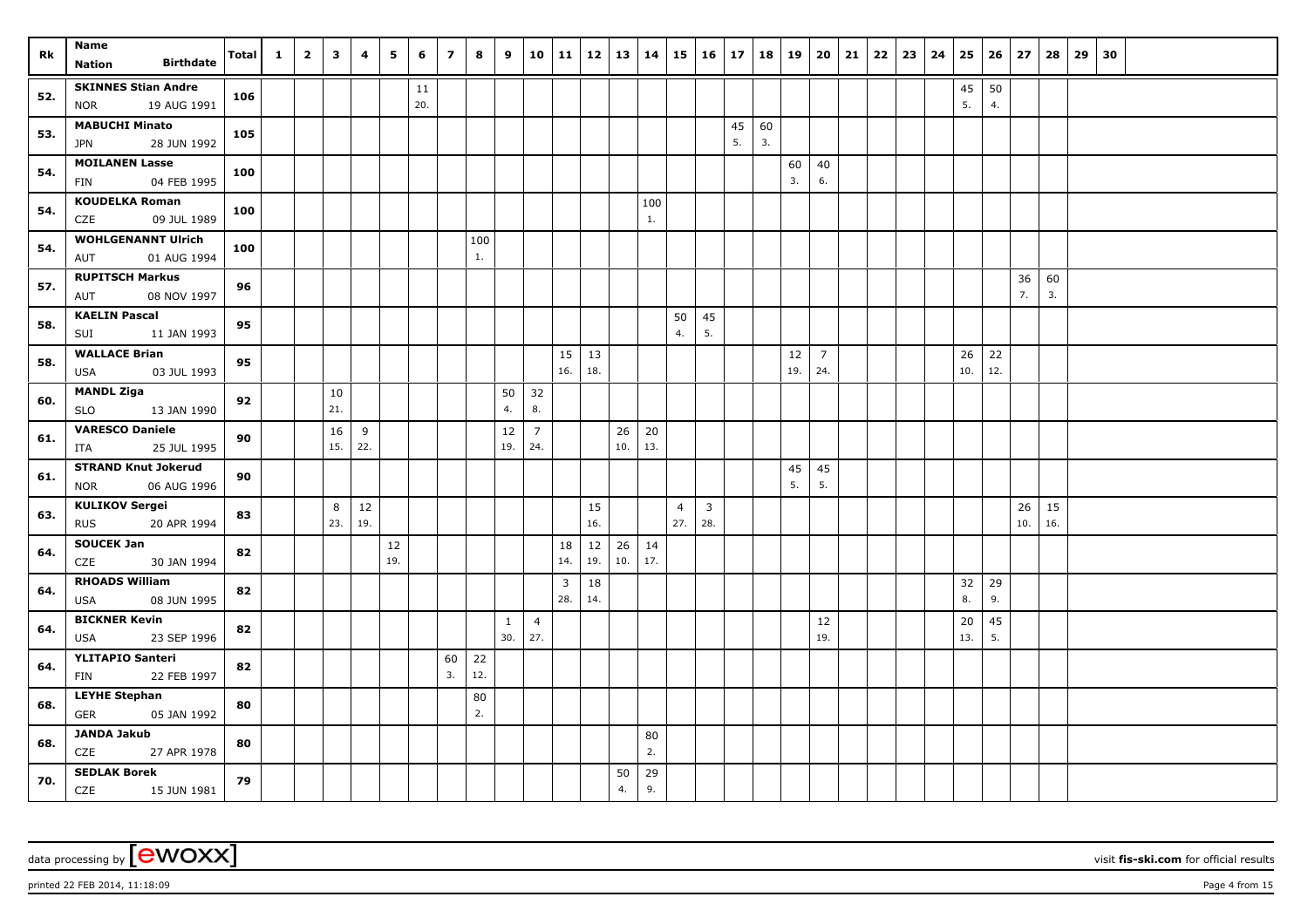| Rk  | Name<br><b>Birthdate</b><br><b>Nation</b>                 | <b>Total</b> | $\mathbf{1}$ | $\overline{\mathbf{2}}$ | 3                     | 4         | 5         | 6                     | $\overline{z}$ | 8         | 9        | 10       | 11        | 12                    | 13       | 14                    | 15        | 16 17     |           | 18        | 19        | 20        | 21 | 22 | 23 | 24 | 25        | 26        | 27        | 28        | 29 | 30 |  |  |  |
|-----|-----------------------------------------------------------|--------------|--------------|-------------------------|-----------------------|-----------|-----------|-----------------------|----------------|-----------|----------|----------|-----------|-----------------------|----------|-----------------------|-----------|-----------|-----------|-----------|-----------|-----------|----|----|----|----|-----------|-----------|-----------|-----------|----|----|--|--|--|
| 70. | <b>FRIBERG Christian</b><br>08 SEP 1994<br><b>USA</b>     | 79           |              |                         |                       |           |           |                       |                |           |          |          |           |                       |          |                       |           |           |           |           | 14<br>17. | 16<br>15. |    |    |    |    | 12<br>19. | 14<br>17. | 12<br>19. | 11<br>20. |    |    |  |  |  |
| 72. | <b>DIESS Martin</b><br>02 MAR 1997<br>AUT                 | 76           |              |                         |                       | 24<br>11. |           |                       |                |           | 6<br>25. |          |           |                       |          |                       |           |           |           |           |           |           |    |    |    |    |           |           | 22<br>12. | 24<br>11. |    |    |  |  |  |
| 73. | <b>HAUPT Alexander</b><br><b>USA</b><br>06 SEP 1988       | 72           |              |                         |                       |           |           |                       |                |           |          |          | 36<br>7.  | 5<br>26.              |          |                       |           |           |           |           |           |           |    |    |    |    | 16<br>15. | 15<br>16. |           |           |    |    |  |  |  |
| 74. | <b>STENSETH Mathis Rebne</b><br>17 OCT 1995<br><b>NOR</b> | 71           |              |                         |                       |           |           |                       |                |           |          |          |           | 11<br>20.             |          |                       |           |           |           |           | 24<br>11. | 36<br>7.  |    |    |    |    |           |           |           |           |    |    |  |  |  |
| 74. | SILIH Zak<br><b>SLO</b><br>07 NOV 1995                    | 71           |              |                         |                       | 26<br>10. |           | $\overline{2}$<br>29. |                |           |          | 9<br>22. | 12<br>19. | 22<br>12.             |          |                       |           |           |           |           |           |           |    |    |    |    |           |           |           |           |    |    |  |  |  |
| 76. | <b>HUBER Stefan</b><br>AUT<br>08 MAR 1994                 | 70           |              |                         |                       |           |           |                       |                |           |          | 29<br>9. |           |                       |          |                       | 15<br>16. | 26<br>10. |           |           |           |           |    |    |    |    |           |           |           |           |    |    |  |  |  |
| 76. | <b>SOGARD Jonas Gropen</b><br><b>NOR</b><br>31 JUL 1996   | 70           |              |                         |                       |           |           |                       |                |           |          |          |           |                       |          |                       |           |           |           |           | 20<br>13. | 50<br>4.  |    |    |    |    |           |           |           |           |    |    |  |  |  |
| 76. | <b>NISHIKATA Shingo</b><br>02 JAN 1995<br><b>JPN</b>      | 70           |              |                         |                       |           |           |                       |                |           |          |          |           |                       |          |                       |           |           | 20<br>13. | 50<br>4.  |           |           |    |    |    |    |           |           |           |           |    |    |  |  |  |
| 79. | <b>OBERMAYR Johannes</b><br>19 MAR 1993<br>AUT            | 68           |              |                         |                       |           |           |                       |                |           |          |          |           |                       |          |                       | 32<br>8.  | 36<br>7.  |           |           |           |           |    |    |    |    |           |           |           |           |    |    |  |  |  |
| 79. | <b>PASICHNYK Viktor</b><br>02 DEC 1992<br><b>UKR</b>      | 68           |              |                         |                       |           |           | $\overline{4}$<br>27. |                |           |          |          | 9<br>22.  |                       |          |                       |           |           | 29<br>9.  | 26<br>10. |           |           |    |    |    |    |           |           |           |           |    |    |  |  |  |
| 79. | <b>BIELA Stanislaw</b><br>02 APR 1994<br>POL              | 68           |              |                         | $\overline{3}$<br>28. | 11<br>20. | 40<br>6.  | 14<br>17.             |                |           |          |          |           |                       |          |                       |           |           |           |           |           |           |    |    |    |    |           |           |           |           |    |    |  |  |  |
| 82. | <b>MAZOCH Jiri</b><br>CZE<br>02 JAN 1990                  | 67           |              |                         |                       |           |           |                       |                |           |          |          | 18<br>14. |                       | 36<br>7. | 13<br>18.             |           |           |           |           |           |           |    |    |    |    |           |           |           |           |    |    |  |  |  |
| 83. | <b>CHOI Heung-chul</b><br>03 DEC 1981<br>KOR              | 66           |              |                         |                       |           |           |                       | 50<br>4.       | 16<br>15. |          |          |           |                       |          |                       |           |           |           |           |           |           |    |    |    |    |           |           |           |           |    |    |  |  |  |
| 84. | <b>KANIK Dawid</b><br>POL<br>18 DEC 1992                  | 64           |              |                         |                       |           | 20<br>13. | 9<br>22.              |                |           |          |          |           |                       | 32<br>8. | $\overline{3}$<br>28. |           |           |           |           |           |           |    |    |    |    |           |           |           |           |    |    |  |  |  |
| 85. | <b>MIETUS Grzegorz</b><br>20 FEB 1993<br>POL              | 63           |              |                         |                       |           | 13<br>18. | 50<br>4.              |                |           |          |          |           |                       |          |                       |           |           |           |           |           |           |    |    |    |    |           |           |           |           |    |    |  |  |  |
| 86. | <b>KLYMCHUK Andrii</b><br>10 DEC 1994<br><b>UKR</b>       | 62           |              |                         |                       |           |           | 16<br>15.             |                |           |          |          |           | $\overline{2}$<br>29. |          |                       |           |           | 32<br>8.  | 12<br>19. |           |           |    |    |    |    |           |           |           |           |    |    |  |  |  |
| 87. | <b>BERGER Lars Brodshaug</b><br>16 MAR 1995<br><b>NOR</b> | 61           |              |                         |                       |           |           |                       |                |           |          |          |           |                       |          |                       |           |           |           |           | 29<br>9.  | 32<br>8.  |    |    |    |    |           |           |           |           |    |    |  |  |  |
| 87. | <b>KRASSNEGGER Jan - osv</b><br>AUT<br>26 JUN 1997        | 61           |              |                         |                       |           |           |                       |                |           |          |          |           |                       |          |                       |           |           |           |           |           |           |    |    |    |    |           |           | 32<br>8.  | 29<br>9.  |    |    |  |  |  |
| 89. | <b>SANDELL Jonas</b><br>SWE<br>12 FEB 1995                | 60           |              |                         |                       |           |           |                       |                |           |          |          |           |                       |          |                       |           |           |           |           |           |           |    |    |    |    | 24<br>11. | 36<br>7.  |           |           |    |    |  |  |  |

printed 22 FEB 2014, 11:18:09 Page 5 from 15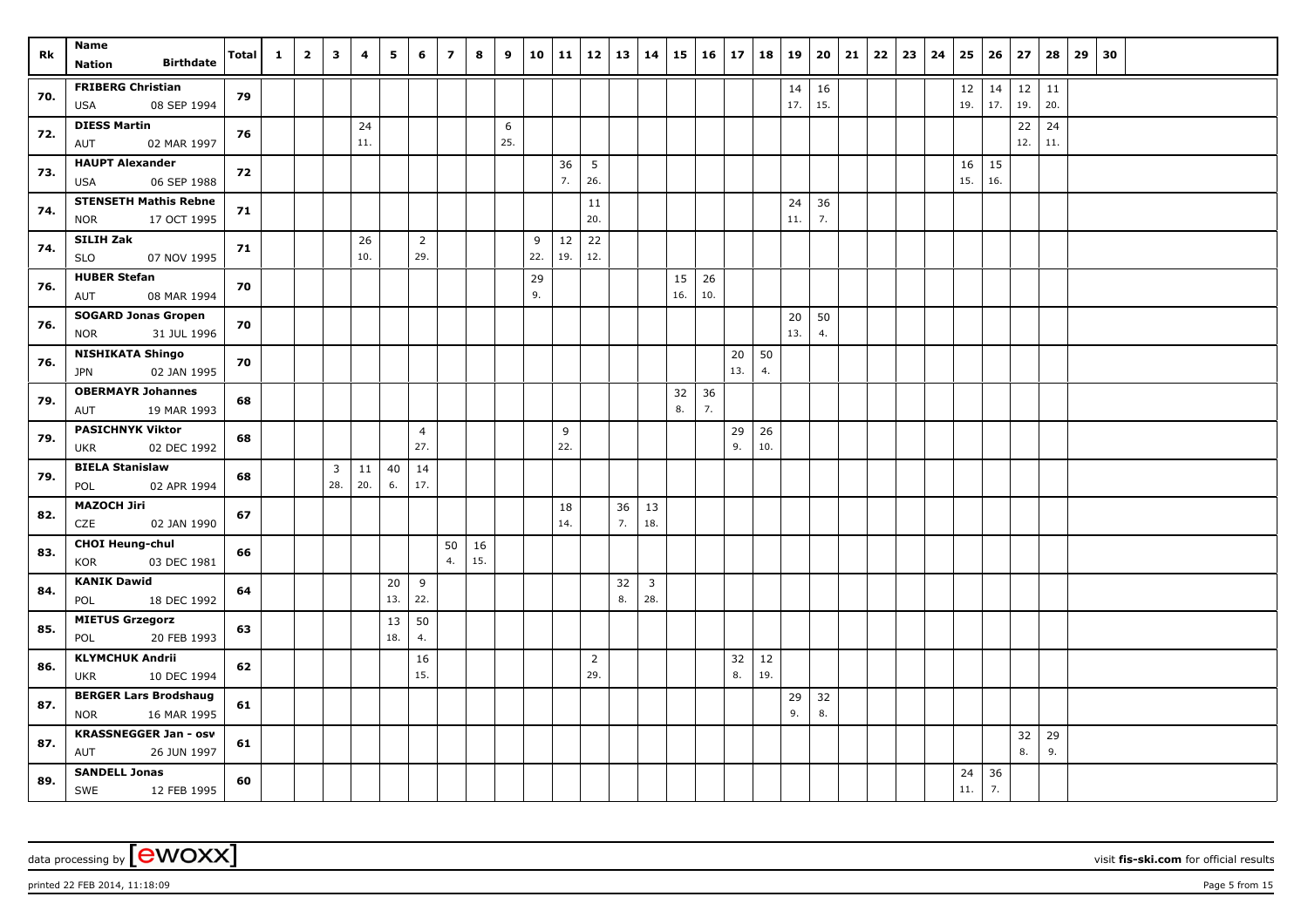| Rk   | Name<br><b>Birthdate</b><br><b>Nation</b>           | <b>Total</b> | $\mathbf{1}$ | $\overline{2}$ | $\mathbf{3}$ | 4 | 5         | 6        | $\overline{z}$ | 8   | 9        | 10        | 11   12   13   14 |          |           |           |           | $15 \mid 16 \mid 17$ |           | 18       | 19        | 20 21     |  | $22 \mid 23 \mid$ | 24 | 25       |           | $26 \mid 27$ | 28  | 29 | 30 |  |  |
|------|-----------------------------------------------------|--------------|--------------|----------------|--------------|---|-----------|----------|----------------|-----|----------|-----------|-------------------|----------|-----------|-----------|-----------|----------------------|-----------|----------|-----------|-----------|--|-------------------|----|----------|-----------|--------------|-----|----|----|--|--|
|      | <b>HLAVA Lukas</b>                                  |              |              |                |              |   |           |          |                |     |          |           |                   |          |           | 60        |           |                      |           |          |           |           |  |                   |    |          |           |              |     |    |    |  |  |
| 89.  | 10 SEP 1984<br>CZE                                  | 60           |              |                |              |   |           |          |                |     |          |           |                   |          |           | 3.        |           |                      |           |          |           |           |  |                   |    |          |           |              |     |    |    |  |  |
| 89.  | <b>MITCHELL Eric</b>                                | 60           |              |                |              |   |           |          | 45             | 15  |          |           |                   |          |           |           |           |                      |           |          |           |           |  |                   |    |          |           |              |     |    |    |  |  |
|      | CAN<br>10 APR 1992                                  |              |              |                |              |   |           |          | 5.             | 16. |          |           |                   |          |           |           |           |                      |           |          |           |           |  |                   |    |          |           |              |     |    |    |  |  |
| 92.  | <b>PREVC Cene</b><br>12 MAR 1996<br><b>SLO</b>      | 58           |              |                |              |   |           |          |                |     | 40<br>6. | 18<br>14. |                   |          |           |           |           |                      |           |          |           |           |  |                   |    |          |           |              |     |    |    |  |  |
| 92.  | <b>STURSA Vojtech</b>                               | 58           |              |                |              |   | 14        |          |                |     |          |           |                   |          | 29        | 15        |           |                      |           |          |           |           |  |                   |    |          |           |              |     |    |    |  |  |
|      | CZE<br>03 AUG 1995                                  |              |              |                |              |   | 17.       |          |                |     |          |           |                   |          | 9.        | 16.       |           |                      |           |          |           |           |  |                   |    |          |           |              |     |    |    |  |  |
| 92.  | <b>GREIDERER Simon</b><br>18 JAN 1996<br>AUT        | 58           |              |                |              |   |           |          |                |     |          |           |                   |          |           |           | 18<br>14. | 40<br>6.             |           |          |           |           |  |                   |    |          |           |              |     |    |    |  |  |
| 95.  | <b>WATANABE Rikuta</b><br><b>JPN</b><br>09 JUL 1995 | 57           |              |                |              |   |           |          |                |     |          |           |                   |          |           |           |           |                      | 12<br>19. | 45<br>5. |           |           |  |                   |    |          |           |              |     |    |    |  |  |
| 96.  | <b>KOT Jakub</b><br>POL<br>19 JAN 1990              | 56           |              |                |              |   | 24<br>11. | 32<br>8. |                |     |          |           |                   |          |           |           |           |                      |           |          |           |           |  |                   |    |          |           |              |     |    |    |  |  |
|      | <b>MODIC Andraz</b>                                 |              |              |                |              |   |           |          |                |     | 16       | 40        |                   |          |           |           |           |                      |           |          |           |           |  |                   |    |          |           |              |     |    |    |  |  |
| 96.  | 23 OCT 1996<br><b>SLO</b>                           | 56           |              |                |              |   |           |          |                |     | 15.      | 6.        |                   |          |           |           |           |                      |           |          |           |           |  |                   |    |          |           |              |     |    |    |  |  |
| 98.  | <b>ASCHENWALD Philipp</b>                           | 55           |              |                |              |   |           |          |                |     |          |           |                   |          |           |           | 40        | 15                   |           |          |           |           |  |                   |    |          |           |              |     |    |    |  |  |
|      | 12 NOV 1995<br>AUT                                  |              |              |                |              |   |           |          |                |     |          |           |                   |          |           |           | 6.        | 16.                  |           |          |           |           |  |                   |    |          |           |              |     |    |    |  |  |
| 99.  | <b>HOFER Thomas</b><br>28 JAN 1996<br>AUT           | 54           |              |                | 12<br>19.    |   |           |          |                |     |          |           |                   |          |           |           | 22<br>12. | 20<br>13.            |           |          |           |           |  |                   |    |          |           |              |     |    |    |  |  |
| 100. | <b>NOMME Martti</b>                                 | 53           |              |                |              |   |           |          | 29             | 24  |          |           |                   |          |           |           |           |                      |           |          |           |           |  |                   |    |          |           |              |     |    |    |  |  |
|      | EST<br>07 AUG 1993                                  |              |              |                |              |   |           |          | 9.             | 11. |          |           |                   |          |           |           |           |                      |           |          |           |           |  |                   |    |          |           |              |     |    |    |  |  |
| 100. | <b>LAMB Chris</b><br>USA<br>21 JUN 1989             | 53           |              |                |              |   |           |          |                |     |          |           |                   |          |           |           |           |                      |           |          |           |           |  |                   |    | 29<br>9. | 24<br>11. |              |     |    |    |  |  |
|      | <b>NAZAROV Mikhail</b>                              |              |              |                |              |   |           |          |                |     |          |           |                   |          |           |           |           | 6                    |           |          |           |           |  |                   |    |          |           | 20           | 26  |    |    |  |  |
| 102. | 14 OCT 1994<br><b>RUS</b>                           | 52           |              |                |              |   |           |          |                |     |          |           |                   |          |           |           |           | 25.                  |           |          |           |           |  |                   |    |          |           | 13.          | 10. |    |    |  |  |
| 103. | <b>GRUBER Markus</b><br>07 JUL 1994<br>AUT          | 50           |              |                |              |   |           |          |                |     |          |           |                   |          |           |           | 26<br>10. | 24<br>11.            |           |          |           |           |  |                   |    |          |           |              |     |    |    |  |  |
| 103. | <b>SUMSTAD Are</b>                                  | 50           |              |                |              |   |           |          |                |     |          |           |                   |          |           |           |           |                      |           |          | 24<br>11. | 26<br>10. |  |                   |    |          |           |              |     |    |    |  |  |
|      | 21 DEC 1996<br>NOR<br><b>WENIG Daniel</b>           |              |              |                |              |   |           |          |                | 50  |          |           |                   |          |           |           |           |                      |           |          |           |           |  |                   |    |          |           |              |     |    |    |  |  |
| 103. | <b>GER</b><br>12 AUG 1991                           | 50           |              |                |              |   |           |          |                | 4.  |          |           |                   |          |           |           |           |                      |           |          |           |           |  |                   |    |          |           |              |     |    |    |  |  |
| 106. | <b>LEHTINEN Aapo</b>                                | 49           |              |                |              |   |           |          | 36             | 13  |          |           |                   |          |           |           |           |                      |           |          |           |           |  |                   |    |          |           |              |     |    |    |  |  |
|      | FIN<br>13 JAN 1996                                  |              |              |                |              |   |           |          | 7.             | 18. |          |           |                   |          |           |           |           |                      |           |          |           |           |  |                   |    |          |           |              |     |    |    |  |  |
| 106. | <b>FUNTAROV Deyan</b><br><b>BUL</b><br>13 NOV 1995  | 49           |              |                |              |   |           |          |                |     |          |           | 32<br>8.          |          |           |           |           |                      | 8<br>23.  | 9<br>22. |           |           |  |                   |    |          |           |              |     |    |    |  |  |
| 108. | <b>HOLIK Frantisek</b><br><b>CZE</b><br>23 OCT 1998 | 47           |              |                |              |   |           |          |                |     |          |           |                   | 9<br>22. | 22<br>12. | 16<br>15. |           |                      |           |          |           |           |  |                   |    |          |           |              |     |    |    |  |  |

printed 22 FEB 2014, 11:18:09 Page 6 from 15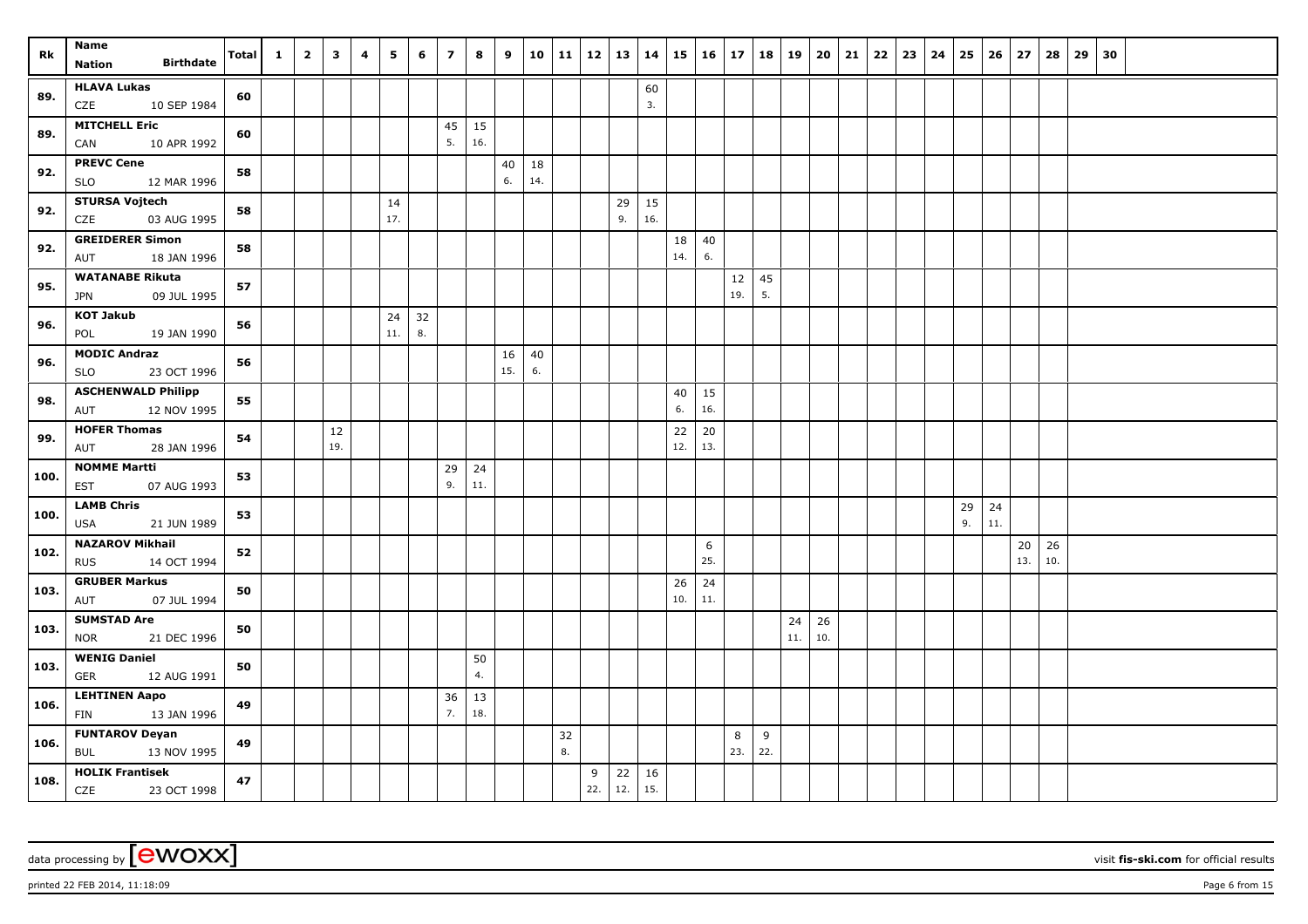| Rk   | <b>Name</b><br><b>Birthdate</b><br><b>Nation</b>   | Total | $\mathbf{1}$ | $\overline{\mathbf{2}}$ | $\mathbf{3}$ | 4                     | 5         | 6              | $\overline{z}$                 | 8         | 9 | 10        | 11        |          | $12 \mid 13$ | 14 | 15        | 16 17     |     | 18  | 19  | 20             | 21 | $22 \mid 23$ | 24 | 25        | 26        | 27 | 28 | 29 30 |  |  |
|------|----------------------------------------------------|-------|--------------|-------------------------|--------------|-----------------------|-----------|----------------|--------------------------------|-----------|---|-----------|-----------|----------|--------------|----|-----------|-----------|-----|-----|-----|----------------|----|--------------|----|-----------|-----------|----|----|-------|--|--|
|      |                                                    |       |              |                         |              |                       |           |                |                                |           |   |           |           |          |              |    |           |           |     |     |     |                |    |              |    |           |           |    |    |       |  |  |
| 109. | <b>DUFTER Thomas</b><br><b>GER</b><br>31 JAN 1996  | 46    |              |                         |              |                       |           |                |                                |           |   |           | 10<br>21. | 36<br>7. |              |    |           |           |     |     |     |                |    |              |    |           |           |    |    |       |  |  |
| 109. | <b>HEROLA Ilkka</b><br>22 JUN 1995<br><b>FIN</b>   | 46    |              |                         |              |                       |           |                | 32<br>8.                       | 14<br>17. |   |           |           |          |              |    |           |           |     |     |     |                |    |              |    |           |           |    |    |       |  |  |
|      | <b>KANG Chil-ku</b>                                |       |              |                         |              |                       |           |                | 40                             | 6         |   |           |           |          |              |    |           |           |     |     |     |                |    |              |    |           |           |    |    |       |  |  |
| 109. | KOR<br>08 AUG 1984                                 | 46    |              |                         |              |                       |           |                | 6.                             | 25.       |   |           |           |          |              |    |           |           |     |     |     |                |    |              |    |           |           |    |    |       |  |  |
| 112. | <b>RUTKOWSKI Lukasz</b><br>22 JAN 1988<br>POL      | 45    |              |                         |              |                       | 18<br>14. | 26<br>10.      |                                |           |   |           | 1<br>30.  |          |              |    |           |           |     |     |     |                |    |              |    |           |           |    |    |       |  |  |
| 112. | <b>MATURA Jan</b>                                  | 45    |              |                         |              |                       |           |                |                                |           |   |           |           |          |              | 45 |           |           |     |     |     |                |    |              |    |           |           |    |    |       |  |  |
|      | CZE<br>29 JAN 1980                                 |       |              |                         |              |                       |           |                |                                |           |   |           |           |          |              | 5. |           |           |     |     |     |                |    |              |    |           |           |    |    |       |  |  |
| 114. | <b>DREHER Michael</b><br>30 JAN 1993<br><b>GER</b> | 44    |              |                         |              | 20<br>13.             |           |                |                                |           |   |           | 24<br>11. |          |              |    |           |           |     |     |     |                |    |              |    |           |           |    |    |       |  |  |
| 115. | <b>EGLOFF Luca</b><br>06 JUN 1995<br>SUI           | 42    |              |                         |              | $\overline{2}$<br>29. |           |                |                                |           |   | 20<br>13. |           |          |              |    | 10<br>21. | 10<br>21. |     |     |     |                |    |              |    |           |           |    |    |       |  |  |
|      | <b>KALINICHENKO Vitaliy</b>                        |       |              |                         |              |                       |           | 10             |                                |           |   |           | 1         |          |              |    |           |           | 18  | 13  |     |                |    |              |    |           |           |    |    |       |  |  |
| 115. | 09 AUG 1993<br>UKR                                 | 42    |              |                         |              |                       |           | 21.            |                                |           |   |           | 30.       |          |              |    |           |           | 14. | 18. |     |                |    |              |    |           |           |    |    |       |  |  |
| 115. | <b>MUELLER Lukas</b>                               | 42    |              |                         |              |                       |           |                |                                |           |   |           |           |          |              |    |           |           | 22  | 20  |     |                |    |              |    |           |           |    |    |       |  |  |
|      | AUT<br>14 MAR 1992                                 |       |              |                         |              |                       |           |                |                                |           |   |           |           |          |              |    |           |           | 12. | 13. |     |                |    |              |    |           |           |    |    |       |  |  |
| 118. | <b>LECHNER Sepp</b><br>21 JUL 1994<br><b>GER</b>   | 40    |              |                         |              |                       |           |                |                                |           |   |           |           | 40<br>6. |              |    |           |           |     |     |     |                |    |              |    |           |           |    |    |       |  |  |
|      | <b>KRAUS Marinus</b>                               |       |              |                         |              |                       |           |                |                                | 40        |   |           |           |          |              |    |           |           |     |     |     |                |    |              |    |           |           |    |    |       |  |  |
| 118. | 13 FEB 1991<br>GER                                 | 40    |              |                         |              |                       |           |                |                                | 6.        |   |           |           |          |              |    |           |           |     |     |     |                |    |              |    |           |           |    |    |       |  |  |
| 118. | <b>HERRMANN Michael</b>                            | 40    |              |                         |              |                       |           |                |                                |           |   |           | 26        | 14       |              |    |           |           |     |     |     |                |    |              |    |           |           |    |    |       |  |  |
|      | GER<br>02 FEB 1994                                 |       |              |                         |              |                       |           |                |                                |           |   |           | 10.       | 17.      |              |    |           |           |     |     |     |                |    |              |    |           |           |    |    |       |  |  |
| 121. | <b>AHONEN Pasi</b><br>17 MAY 1981<br>FIN           | 39    |              |                         |              |                       |           |                | $\overline{\mathbf{3}}$<br>28. | 36<br>7.  |   |           |           |          |              |    |           |           |     |     |     |                |    |              |    |           |           |    |    |       |  |  |
| 121. | <b>VEREDYUK Volodymyr</b>                          | 39    |              |                         |              |                       | 6         | $\overline{7}$ |                                |           |   |           |           |          |              |    |           |           | 16  | 10  |     |                |    |              |    |           |           |    |    |       |  |  |
|      | 07 APR 1993<br><b>UKR</b>                          |       |              |                         |              |                       | 25.       | 24.            |                                |           |   |           |           |          |              |    |           |           | 15. | 21. |     |                |    |              |    |           |           |    |    |       |  |  |
| 123. | <b>NORDIN Carl</b><br>SWE<br>23 DEC 1989           | 38    |              |                         |              |                       |           |                | 26<br>10.                      | 12<br>19. |   |           |           |          |              |    |           |           |     |     |     |                |    |              |    |           |           |    |    |       |  |  |
|      | <b>TAKANASHI Kanta</b>                             |       |              |                         |              |                       |           |                |                                |           |   |           |           |          |              |    |           |           | 9   | 29  |     |                |    |              |    |           |           |    |    |       |  |  |
| 123. | 27 SEP 1992<br><b>JPN</b>                          | 38    |              |                         |              |                       |           |                |                                |           |   |           |           |          |              |    |           |           | 22. | 9.  |     |                |    |              |    |           |           |    |    |       |  |  |
| 123. | <b>PEDERSEN Robin</b>                              | 38    |              |                         |              |                       |           |                |                                |           |   |           |           |          |              |    |           |           |     |     | 16  | 22             |    |              |    |           |           |    |    |       |  |  |
|      | 31 AUG 1996<br><b>NOR</b>                          |       |              |                         |              |                       |           |                |                                |           |   |           |           |          |              |    |           |           |     |     | 15. | 12.            |    |              |    |           |           |    |    |       |  |  |
| 123. | <b>BROWN A J</b><br><b>USA</b><br>28 FEB 1995      | 38    |              |                         |              |                       |           |                |                                |           |   |           |           |          |              |    |           |           |     |     |     | $\bf 8$<br>23. |    |              |    | 14<br>17. | 16<br>15. |    |    |       |  |  |
|      | <b>MAROE Idar</b>                                  |       |              |                         |              |                       |           |                |                                |           |   |           |           |          |              |    |           |           |     |     | 32  | 5              |    |              |    |           |           |    |    |       |  |  |
| 127. | NOR 11 APR 1995                                    | 37    |              |                         |              |                       |           |                |                                |           |   |           |           |          |              |    |           |           |     |     | 8.  | 26.            |    |              |    |           |           |    |    |       |  |  |

printed 22 FEB 2014, 11:18:09 Page 7 from 15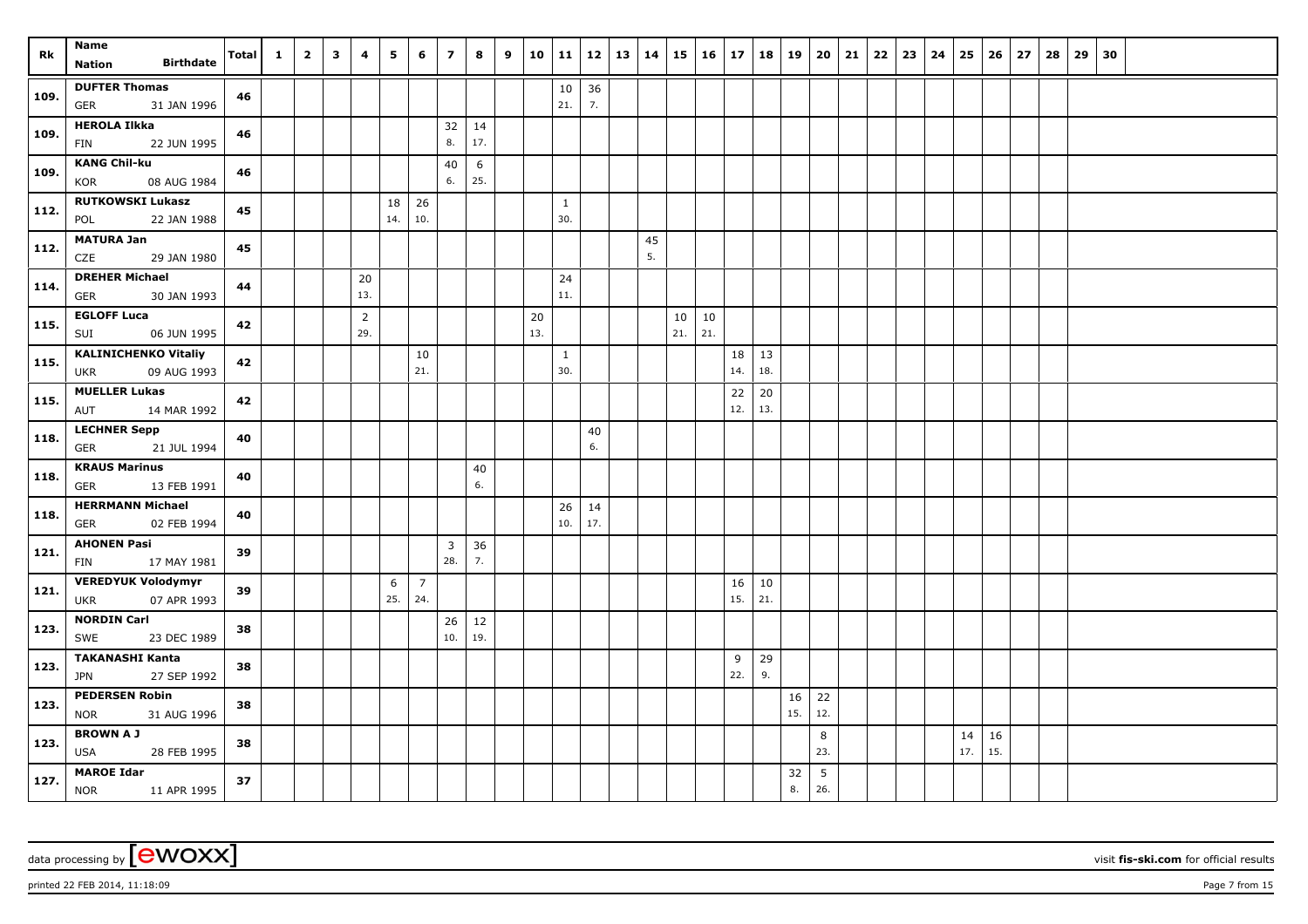| Rk   | Name<br><b>Birthdate</b><br><b>Nation</b>                | <b>Total</b> | $\mathbf{1}$ | $\overline{2}$ | $\overline{\mathbf{3}}$ | 4 | 5        | 6         | $\overline{z}$        | 8                     | 9                     | 10        | 11   12   13   14 |                     |           |           |            | $15 \mid 16 \mid 17$  |           | 18        | 19        | $20 \mid 21$          |  | $22 \mid 23$ | 24 | 25        | 26        | 27        | 28        | $29 \mid 30$ |  |  |
|------|----------------------------------------------------------|--------------|--------------|----------------|-------------------------|---|----------|-----------|-----------------------|-----------------------|-----------------------|-----------|-------------------|---------------------|-----------|-----------|------------|-----------------------|-----------|-----------|-----------|-----------------------|--|--------------|----|-----------|-----------|-----------|-----------|--------------|--|--|
| 128. | <b>SHISHKIN Vadim</b><br><b>RUS</b><br>02 NOV 1995       | 36           |              |                |                         |   |          |           |                       |                       |                       |           |                   |                     |           |           |            |                       |           |           |           |                       |  |              |    |           |           | 18<br>14. | 18<br>14. |              |  |  |
| 128. | <b>ITO Masamitsu</b><br><b>JPN</b><br>27 FEB 1998        | 36           |              |                |                         |   |          |           |                       |                       |                       |           |                   |                     |           |           |            |                       | 14<br>17. | 22<br>12. |           |                       |  |              |    |           |           |           |           |              |  |  |
| 130. | <b>KOJZAR Mateusz</b><br>POL<br>14 OCT 1994              | 35           |              |                |                         |   | 9<br>22. |           |                       |                       |                       |           |                   | $\mathbf{1}$<br>30. | 14<br>17. | 11<br>20. |            |                       |           |           |           |                       |  |              |    |           |           |           |           |              |  |  |
| 131. | <b>BIRCHLER Tobias</b><br>29 JUL 1997<br>SUI             | 34           |              |                |                         |   |          |           |                       |                       |                       |           |                   |                     |           |           | 20<br>13.  | 14<br>17.             |           |           |           |                       |  |              |    |           |           |           |           |              |  |  |
| 131. | <b>NAKAMURA Naoki</b><br>19 SEP 1996<br><b>JPN</b>       | 34           |              |                |                         |   |          |           |                       |                       |                       |           |                   |                     |           |           |            |                       | 10<br>21. | 24<br>11. |           |                       |  |              |    |           |           |           |           |              |  |  |
| 131. | <b>ROYER Arthur</b><br>27 APR 1996<br>FRA                | 34           |              |                |                         |   |          |           |                       |                       |                       |           |                   |                     |           |           | 16 <br>15. | 18<br>14.             |           |           |           |                       |  |              |    |           |           |           |           |              |  |  |
| 131. | <b>OEVREGAARD Jonas Sch</b><br>22 APR 1994<br><b>NOR</b> | 34           |              |                |                         |   |          |           |                       |                       |                       |           |                   |                     |           |           |            |                       |           |           | 10<br>21. | 24<br>11.             |  |              |    |           |           |           |           |              |  |  |
| 131. | <b>SULTANGULOV Artur</b><br><b>RUS</b><br>07 MAR 1997    | 34           |              |                |                         |   |          |           |                       |                       |                       |           |                   |                     |           |           |            |                       |           |           |           | $\overline{4}$<br>27. |  |              |    |           |           | 14<br>17. | 16<br>15. |              |  |  |
| 136. | <b>INSAM Alex</b><br>19 DEC 1997<br>ITA                  | 33           |              |                |                         |   |          |           |                       |                       |                       |           |                   |                     |           |           |            |                       |           |           |           |                       |  |              |    | 15<br>16. | 18<br>14. |           |           |              |  |  |
| 137. | <b>KOZISEK Cestmir</b><br>09 NOV 1991<br>CZE             | 32           |              |                |                         |   |          |           |                       |                       |                       |           |                   |                     |           | 32<br>8.  |            |                       |           |           |           |                       |  |              |    |           |           |           |           |              |  |  |
| 137. | <b>EISENBICHLER Markus</b><br><b>GER</b><br>03 APR 1991  | 32           |              |                |                         |   |          |           |                       | 32<br>8.              |                       |           |                   |                     |           |           |            |                       |           |           |           |                       |  |              |    |           |           |           |           |              |  |  |
| 139. | <b>KHALEZOV Alexander</b><br><b>RUS</b><br>02 DEC 1994   | 31           |              |                |                         |   |          |           | $\overline{2}$<br>29. |                       |                       |           |                   | 24<br>11.           |           |           | 3<br>28.   | $\overline{2}$<br>29. |           |           |           |                       |  |              |    |           |           |           |           |              |  |  |
| 139. | <b>AALTO Antti</b><br>02 APR 1995<br>FIN                 | 31           |              |                |                         |   |          |           | 24<br>11.             | 7<br>24.              |                       |           |                   |                     |           |           |            |                       |           |           |           |                       |  |              |    |           |           |           |           |              |  |  |
| 139. | <b>AALST VAN DER Oldrik</b><br>01 DEC 1995<br>NED        | 31           |              |                |                         |   |          |           | 15<br>16.             | $\overline{2}$<br>29. |                       |           |                   |                     |           |           | 5<br>26.   | $\,9$<br>22.          |           |           |           |                       |  |              |    |           |           |           |           |              |  |  |
| 142. | <b>WAGNER Lukas</b><br>07 MAR 1995<br><b>GER</b>         | 30           |              |                |                         |   |          | 15<br>16. |                       |                       | $\overline{3}$<br>28. | 12<br>19. |                   |                     |           |           |            |                       |           |           |           |                       |  |              |    |           |           |           |           |              |  |  |
| 143. | <b>POPPINGER Manuel</b><br>AUT<br>19 MAY 1989            | 29           |              |                |                         |   |          |           |                       | 29<br>9.              |                       |           |                   |                     |           |           |            |                       |           |           |           |                       |  |              |    |           |           |           |           |              |  |  |
| 143. | <b>WEISS Franz</b><br><b>GER</b><br>18 JUL 1996          | 29           |              |                |                         |   |          |           |                       |                       |                       |           |                   | 29<br>9.            |           |           |            |                       |           |           |           |                       |  |              |    |           |           |           |           |              |  |  |
| 143. | <b>ERNST Benjamin</b><br>SUI<br>21 MAR 1995              | 29           |              |                |                         |   |          |           |                       |                       |                       |           |                   |                     |           |           | 13<br>18.  | 16<br>15.             |           |           |           |                       |  |              |    |           |           |           |           |              |  |  |
| 143. | <b>SCHWINGHAMMER Alois</b><br><b>GER</b><br>06 SEP 1993  | 29           |              |                |                         |   |          |           |                       |                       |                       |           |                   |                     |           |           |            |                       | 15<br>16. | 14<br>17. |           |                       |  |              |    |           |           |           |           |              |  |  |

printed 22 FEB 2014, 11:18:09 Page 8 from 15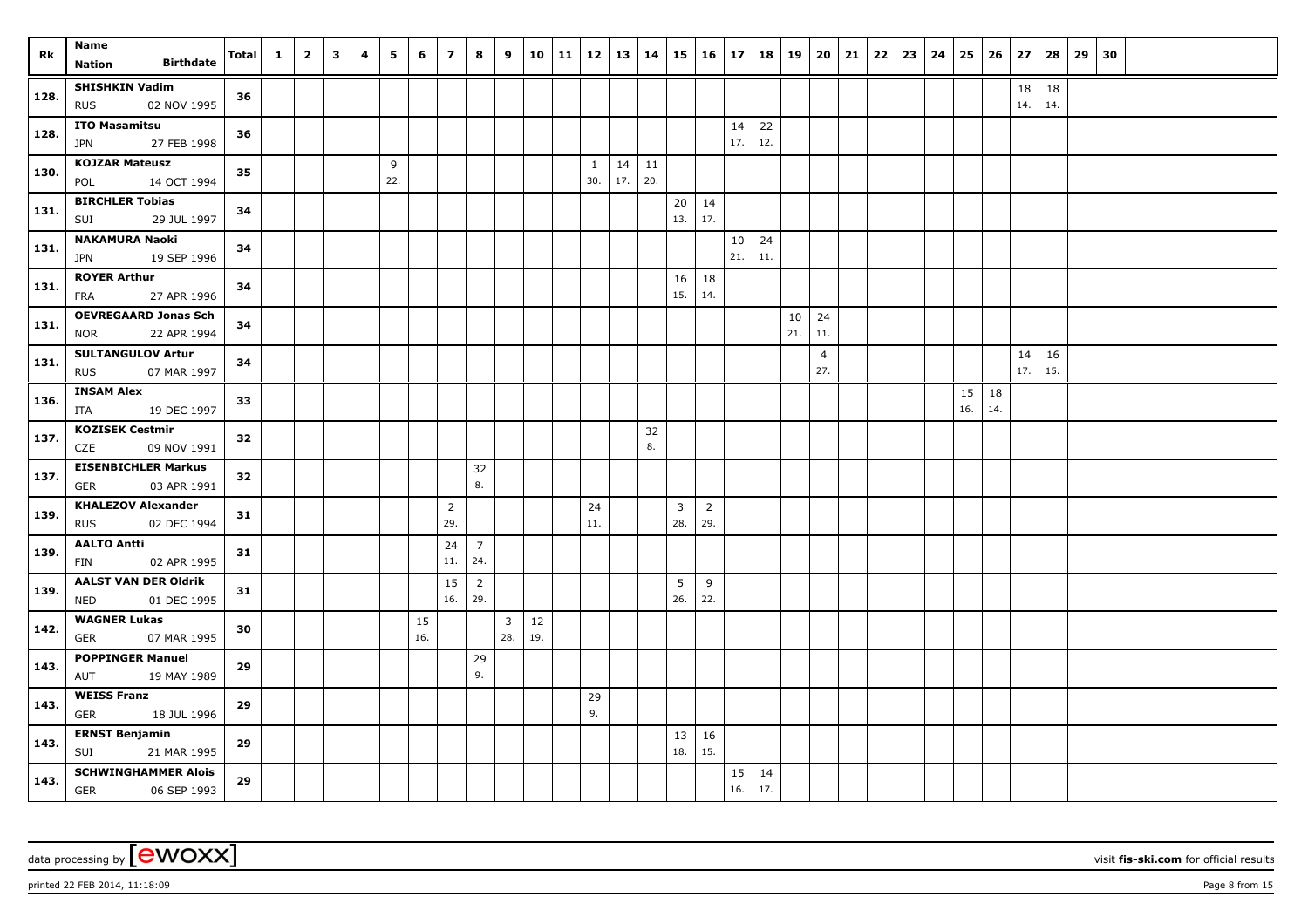| Rk           | Name<br><b>Birthdate</b>                                 | <b>Total</b> | 1 | $\overline{\mathbf{2}}$ | 3            | 4   | 5   | 6 | $\overline{z}$ | 8         | 9   | 10  | 11             |                | $12 \mid 13$ | 14             | 15  | 16      | 17 | 18 | 19                    | 20        | 21 | $22 \mid 23$ | 24 | 25  | 26   | 27        | 28        | 29 | 30 |  |  |
|--------------|----------------------------------------------------------|--------------|---|-------------------------|--------------|-----|-----|---|----------------|-----------|-----|-----|----------------|----------------|--------------|----------------|-----|---------|----|----|-----------------------|-----------|----|--------------|----|-----|------|-----------|-----------|----|----|--|--|
|              | <b>Nation</b>                                            |              |   |                         |              |     |     |   |                |           |     |     |                |                |              |                |     |         |    |    |                       |           |    |              |    |     |      |           |           |    |    |  |  |
| $\vert$ 147. | <b>CINTIMAR Muhammet Ir</b><br>16 JUL 1997<br>TUR        | 28           |   |                         |              |     |     |   |                |           |     |     |                |                |              |                |     |         |    |    |                       |           |    |              |    |     |      | 15<br>16. | 13<br>18. |    |    |  |  |
|              | <b>KLINEC Gasper</b>                                     |              |   |                         |              |     |     |   |                |           |     |     | 24             | $\overline{4}$ |              |                |     |         |    |    |                       |           |    |              |    |     |      |           |           |    |    |  |  |
| 147.         | <b>SLO</b><br>04 NOV 1991                                | 28           |   |                         |              |     |     |   |                |           |     |     | 11.            | 27.            |              |                |     |         |    |    |                       |           |    |              |    |     |      |           |           |    |    |  |  |
|              | <b>SCHULER Andreas</b>                                   |              |   |                         | 12           |     |     |   |                |           |     |     |                |                |              |                | 8   | $\,8\,$ |    |    |                       |           |    |              |    |     |      |           |           |    |    |  |  |
| 147.         | SUI<br>30 DEC 1995                                       | 28           |   |                         | 19.          |     |     |   |                |           |     |     |                |                |              |                | 23. | 23.     |    |    |                       |           |    |              |    |     |      |           |           |    |    |  |  |
| 150.         | <b>IPCIOGLU Fatih Arda</b>                               | 27           |   |                         |              |     |     |   |                |           |     |     |                |                |              |                |     |         |    |    |                       |           |    |              |    |     |      | 13        | 14        |    |    |  |  |
|              | <b>TUR</b><br>28 SEP 1997                                |              |   |                         |              |     |     |   |                |           |     |     |                |                |              |                |     |         |    |    |                       |           |    |              |    |     |      | 18.       | 17.       |    |    |  |  |
| 151.         | <b>LUSSI Miles</b>                                       | 26           |   |                         |              |     |     |   |                |           |     |     |                |                |              |                |     |         |    |    |                       |           |    |              |    | 13  | $13$ |           |           |    |    |  |  |
|              | <b>USA</b><br>28 JUN 1997                                |              |   |                         |              |     |     |   |                |           |     |     |                |                |              |                |     |         |    |    |                       |           |    |              |    | 18. | 18.  |           |           |    |    |  |  |
| 151.         | <b>HENNINGSEN Alexander</b><br>06 MAR 1994<br><b>NOR</b> | 26           |   |                         |              |     |     |   |                |           |     |     |                |                |              |                |     |         |    |    | 11<br>20.             | 15<br>16. |    |              |    |     |      |           |           |    |    |  |  |
|              | <b>CHERVYAKOV Georgiy</b>                                |              |   |                         |              |     |     |   |                |           |     |     |                |                |              |                |     |         |    |    | 15                    | 11        |    |              |    |     |      |           |           |    |    |  |  |
| 151.         | 15 FEB 1990<br><b>RUS</b>                                | 26           |   |                         |              |     |     |   |                |           |     |     |                |                |              |                |     |         |    |    | 16.                   | 20.       |    |              |    |     |      |           |           |    |    |  |  |
| 151.         | <b>HAJEK Antonin</b>                                     | 26           |   |                         |              |     |     |   |                |           |     |     |                |                |              | 26             |     |         |    |    |                       |           |    |              |    |     |      |           |           |    |    |  |  |
|              | CZE<br>12 FEB 1987                                       |              |   |                         |              |     |     |   |                |           |     |     |                |                |              | 10.            |     |         |    |    |                       |           |    |              |    |     |      |           |           |    |    |  |  |
| 151.         | <b>GRANERUD Halvor Egner</b>                             | 26           |   |                         | $\mathbf{1}$ | 5   |     |   |                |           |     |     |                |                |              |                |     |         |    |    | $\overline{2}$        | 18        |    |              |    |     |      |           |           |    |    |  |  |
|              | 29 MAY 1996<br><b>NOR</b>                                |              |   |                         | 30.          | 26. |     |   |                |           |     |     |                |                |              |                |     |         |    |    | 29.                   | 14.       |    |              |    |     |      |           |           |    |    |  |  |
| 151.         | <b>CHOI Seou</b><br>KOR<br>03 DEC 1982                   | 26           |   |                         |              |     |     |   |                | 26<br>10. |     |     |                |                |              |                |     |         |    |    |                       |           |    |              |    |     |      |           |           |    |    |  |  |
|              | <b>YLIPULLI Miika</b>                                    |              |   |                         |              |     |     |   |                |           |     |     |                |                |              |                |     |         |    |    |                       |           |    |              |    |     |      |           |           |    |    |  |  |
| 157.         | 01 MAR 1995<br>FIN                                       | ${\bf 25}$   |   |                         |              |     |     |   | 16<br>15.      | 9<br>22.  |     |     |                |                |              |                |     |         |    |    |                       |           |    |              |    |     |      |           |           |    |    |  |  |
|              | <b>YUKSEL Faik</b>                                       |              |   |                         |              | 8   | 5   |   |                |           |     |     |                |                | 6            | 6              |     |         |    |    |                       |           |    |              |    |     |      |           |           |    |    |  |  |
| 157.         | <b>TUR</b><br>10 FEB 1995                                | 25           |   |                         |              | 23. | 26. |   |                |           |     |     |                |                | 25.          | 25.            |     |         |    |    |                       |           |    |              |    |     |      |           |           |    |    |  |  |
| 159.         | <b>HULLOEEN Bendik</b>                                   | 24           |   |                         |              |     |     |   |                |           |     |     | $\overline{7}$ |                |              |                |     |         |    |    | 8                     | 9         |    |              |    |     |      |           |           |    |    |  |  |
|              | 26 FEB 1996<br><b>NOR</b>                                |              |   |                         |              |     |     |   |                |           |     |     | 24.            |                |              |                |     |         |    |    | 23.                   | 22.       |    |              |    |     |      |           |           |    |    |  |  |
| 159.         | <b>JANOTA Konrad</b>                                     | 24           |   |                         |              |     |     |   |                |           |     |     |                |                | 20           | $\overline{4}$ |     |         |    |    |                       |           |    |              |    |     |      |           |           |    |    |  |  |
|              | 13 NOV 1994<br>POL                                       |              |   |                         |              |     |     |   |                |           |     |     |                |                | 13.          | 27.            |     |         |    |    |                       |           |    |              |    |     |      |           |           |    |    |  |  |
| 159.         | <b>SZOSTOK Szymon</b>                                    | 24           |   |                         |              |     |     |   |                |           |     |     |                |                | 15           | 9              |     |         |    |    |                       |           |    |              |    |     |      |           |           |    |    |  |  |
|              | 19 MAY 1994<br>POL                                       |              |   |                         |              |     |     |   |                |           |     |     |                |                | 16.          | 22.            |     |         |    |    |                       |           |    |              |    |     |      |           |           |    |    |  |  |
| 159.         | <b>MADSEN Joergen</b><br>01 JUN 1994                     | 24           |   |                         |              |     |     |   |                |           |     |     |                |                |              |                |     |         |    |    | $\overline{4}$<br>27. | 20<br>13. |    |              |    |     |      |           |           |    |    |  |  |
|              | <b>NOR</b><br><b>KALYKOV Shyngys</b>                     |              |   |                         |              |     |     |   |                |           |     |     |                |                |              |                |     |         |    |    |                       |           |    |              |    |     |      |           |           |    |    |  |  |
| 163.         | 05 MAY 1994<br>KAZ                                       | 23           |   |                         |              |     |     |   |                |           |     |     |                |                |              |                |     |         |    |    |                       |           |    |              |    |     |      | 11<br>20. | 12<br>19. |    |    |  |  |
|              | <b>ROGELJ Matic</b>                                      |              |   |                         |              |     |     |   |                |           |     |     |                |                | 13           | 10             |     |         |    |    |                       |           |    |              |    |     |      |           |           |    |    |  |  |
| 163.         | <b>SLO</b><br>04 MAY 1996                                | 23           |   |                         |              |     |     |   |                |           |     |     |                |                | 18.          | 21.            |     |         |    |    |                       |           |    |              |    |     |      |           |           |    |    |  |  |
|              | <b>LUNARDI Michael</b>                                   |              |   |                         |              |     |     |   |                |           | 10  | 13  |                |                |              |                |     |         |    |    |                       |           |    |              |    |     |      |           |           |    |    |  |  |
| 163.         | <b>ITA</b><br>21 SEP 1992                                | 23           |   |                         |              |     |     |   |                |           | 21. | 18. |                |                |              |                |     |         |    |    |                       |           |    |              |    |     |      |           |           |    |    |  |  |

printed 22 FEB 2014, 11:18:09 Page 9 from 15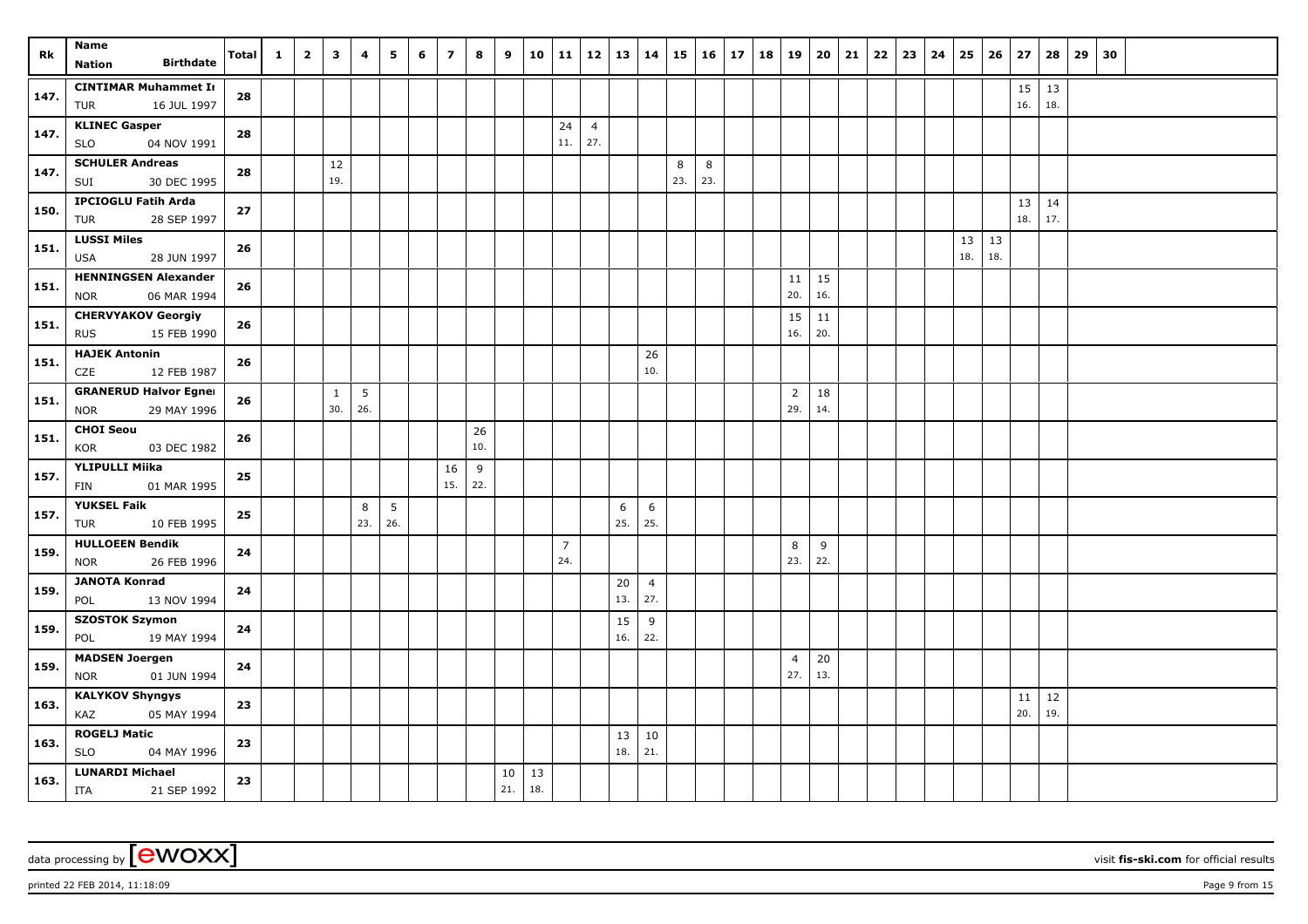| Rk   | Name<br><b>Birthdate</b><br><b>Nation</b>                 | <b>Total</b> | $\mathbf{1}$ | $\overline{2}$ | $\mathbf{3}$ | 4 | 5                     | 6 | $\overline{z}$ | 8         | 9 | 10 | $\vert$ 11 | 12        | 13   14   |           | $15 \mid 16$ |                       | 17                    | 18 19          |                     | 20       | 21 | 22 | 23 | 24 | 25                    | 26                    | 27        | 28        | 29 | 30 |  |  |
|------|-----------------------------------------------------------|--------------|--------------|----------------|--------------|---|-----------------------|---|----------------|-----------|---|----|------------|-----------|-----------|-----------|--------------|-----------------------|-----------------------|----------------|---------------------|----------|----|----|----|----|-----------------------|-----------------------|-----------|-----------|----|----|--|--|
| 163. | <b>PODZORSKI Lukasz</b><br>25 JAN 1996<br>POL             | 23           |              |                |              |   | $\overline{7}$<br>24. |   |                |           |   |    |            | 16<br>15. |           |           |              |                       |                       |                |                     |          |    |    |    |    |                       |                       |           |           |    |    |  |  |
| 167. | <b>BUZESCU PURICE Consta</b><br>19 JUN 1997<br>ROU        | 22           |              |                |              |   |                       |   |                |           |   |    |            |           |           |           |              |                       |                       | 5<br>26.       |                     |          |    |    |    |    |                       |                       | 9<br>22.  | 8<br>23.  |    |    |  |  |
| 168. | <b>WADA Tomokatsu</b><br>JPN<br>25 JUN 1996               | 21           |              |                |              |   |                       |   |                |           |   |    |            |           |           |           |              |                       | 13<br>18.             | $\bf 8$<br>23. |                     |          |    |    |    |    |                       |                       |           |           |    |    |  |  |
| 168. | <b>SOMMER Pascal</b><br>SUI<br>29 JUN 1992                | 21           |              |                |              |   |                       |   |                |           |   |    |            |           |           |           | 9<br>22.     | 12<br>19.             |                       |                |                     |          |    |    |    |    |                       |                       |           |           |    |    |  |  |
| 168. | <b>BUSKUM Andreas Graner</b><br><b>NOR</b><br>05 JUN 1996 | 21           |              |                |              |   |                       |   |                |           |   |    |            |           |           |           |              |                       |                       |                | 20<br>13.           | 1<br>30. |    |    |    |    |                       |                       |           |           |    |    |  |  |
| 171. | <b>EKLUND Simon</b><br>SWE<br>10 MAY 1996                 | 20           |              |                |              |   |                       |   |                |           |   |    |            |           |           |           |              |                       |                       |                | $\mathbf{1}$<br>30. |          |    |    |    |    | $\overline{7}$<br>24. | 12<br>19.             |           |           |    |    |  |  |
| 171. | <b>LAUCHLAN Nigel</b><br>03 MAR 1996<br>CAN               | 20           |              |                |              |   |                       |   |                |           |   |    |            |           |           |           |              |                       |                       |                |                     |          |    |    |    |    | 9<br>22.              | 11<br>20.             |           |           |    |    |  |  |
| 171. | <b>DEMIR Ayberk</b><br>TUR<br>14 FEB 1997                 | 20           |              |                |              |   |                       |   |                |           |   |    |            |           |           |           |              |                       |                       |                |                     |          |    |    |    |    |                       |                       | 10<br>21. | 10<br>21. |    |    |  |  |
| 171. | <b>KAMYNIN Aleksei</b><br>22 DEC 1994<br><b>RUS</b>       | 20           |              |                |              |   |                       |   |                |           |   |    | 8<br>23.   | 8<br>23.  |           |           |              | $\overline{4}$<br>27. |                       |                |                     |          |    |    |    |    |                       |                       |           |           |    |    |  |  |
| 171. | <b>BARTOL Gasper</b><br><b>SLO</b><br>27 SEP 1991         | 20           |              |                |              |   |                       |   |                |           |   |    | 20<br>13.  |           |           |           |              |                       |                       |                |                     |          |    |    |    |    |                       |                       |           |           |    |    |  |  |
| 171. | <b>PASCHKE Pius</b><br><b>GER</b><br>20 MAY 1990          | 20           |              |                |              |   |                       |   |                | 20<br>13. |   |    |            |           |           |           |              |                       |                       |                |                     |          |    |    |    |    |                       |                       |           |           |    |    |  |  |
| 171. | <b>SAMMELSELG Siim-Tanel</b><br>18 MAY 1993<br><b>EST</b> | 20           |              |                |              |   |                       |   | 20<br>13.      |           |   |    |            |           |           |           |              |                       |                       |                |                     |          |    |    |    |    |                       |                       |           |           |    |    |  |  |
| 178. | <b>HOFFMAN Taylor</b><br>17 NOV 1979<br>USA               | 19           |              |                |              |   |                       |   |                |           |   |    |            |           |           |           |              |                       |                       |                |                     |          |    |    |    |    | 10<br>21.             | 9<br>22.              |           |           |    |    |  |  |
| 178. | <b>MAURER Joshua</b><br>20 SEP 1996<br>CAN                | 19           |              |                |              |   |                       |   |                |           |   |    |            |           |           |           |              |                       | $\overline{4}$<br>27. | 15<br>16.      |                     |          |    |    |    |    |                       |                       |           |           |    |    |  |  |
| 180. | <b>LASOTA Damian</b><br>11 MAY 1997<br>CZE                | 18           |              |                |              |   |                       |   |                |           |   |    |            |           | 18<br>14. |           |              |                       |                       |                |                     |          |    |    |    |    |                       |                       |           |           |    |    |  |  |
| 180. | <b>SERETINEK Nejc</b><br>SLO<br>30 SEP 1996               | 18           |              |                |              |   |                       |   |                |           |   |    |            |           | 10<br>21. | 8<br>23.  |              |                       |                       |                |                     |          |    |    |    |    |                       |                       |           |           |    |    |  |  |
| 180. | <b>RIPPER David</b><br>CZE<br>23 OCT 1992                 | 18           |              |                |              |   |                       |   |                |           |   |    |            |           | 6<br>25.  | 12<br>19. |              |                       |                       |                |                     |          |    |    |    |    |                       |                       |           |           |    |    |  |  |
| 180. | <b>EDLUND Trevor</b><br><b>USA</b><br>02 MAR 1997         | 18           |              |                |              |   |                       |   |                |           |   |    |            |           |           |           |              |                       |                       |                |                     |          |    |    |    |    | 8<br>23.              | $10\,$<br>21.         |           |           |    |    |  |  |
| 180. | <b>KNICKERBOCKER Spence</b><br><b>USA</b><br>30 JUL 1992  | 18           |              |                |              |   |                       |   |                |           |   |    |            |           |           |           |              |                       |                       |                |                     |          |    |    |    |    | 11<br>20.             | $\overline{7}$<br>24. |           |           |    |    |  |  |

printed 22 FEB 2014, 11:18:09 Page 10 from 15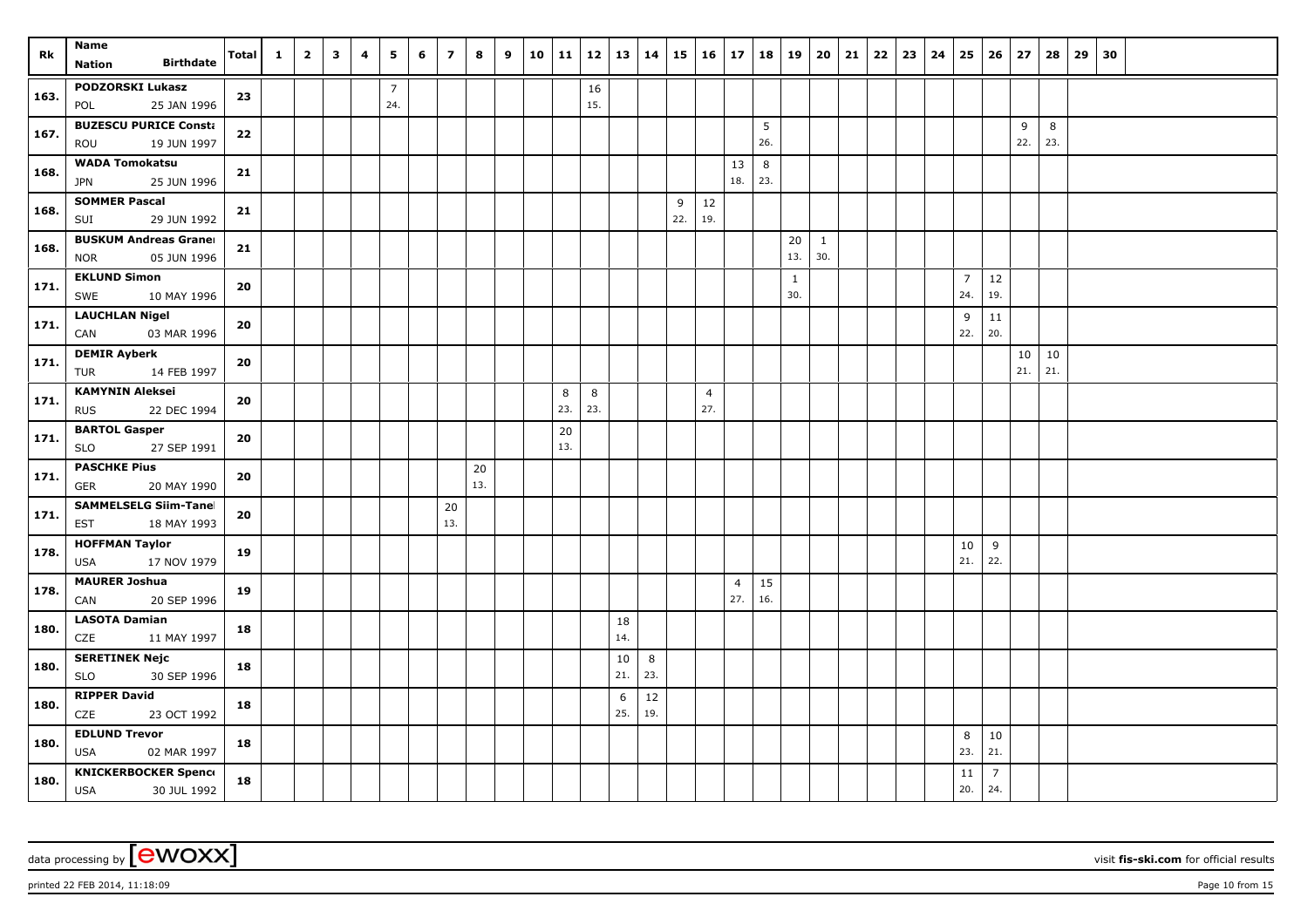| Rk   | Name                                                  |       | $\mathbf{1}$ | $\overline{2}$ | $\mathbf{3}$ | 4 | 5                     | 6                     | $\overline{\mathbf{z}}$ | 8                   | 9                     | 10                    | 11 12                 |           | 13   14               |          |                       | $15 \mid 16 \mid$     | 17                    | 18                    | 19       | 20        | 21 | $22 \mid 23$ | 24 | 25       | 26       | 27       | 28                    | 29 | 30 |  |  |
|------|-------------------------------------------------------|-------|--------------|----------------|--------------|---|-----------------------|-----------------------|-------------------------|---------------------|-----------------------|-----------------------|-----------------------|-----------|-----------------------|----------|-----------------------|-----------------------|-----------------------|-----------------------|----------|-----------|----|--------------|----|----------|----------|----------|-----------------------|----|----|--|--|
|      | <b>Birthdate</b><br><b>Nation</b>                     | Total |              |                |              |   |                       |                       |                         |                     |                       |                       |                       |           |                       |          |                       |                       |                       |                       |          |           |    |              |    |          |          |          |                       |    |    |  |  |
| 180. | <b>KIM Hyun-ki</b><br>09 FEB 1983<br>KOR              | 18    |              |                |              |   |                       |                       | 18<br>14.               |                     |                       |                       |                       |           |                       |          |                       |                       |                       |                       |          |           |    |              |    |          |          |          |                       |    |    |  |  |
| 180. | <b>MAYLAENDER Jan</b><br>29 MRC 1992<br><b>GER</b>    | 18    |              |                |              |   |                       |                       |                         | 18<br>14.           |                       |                       |                       |           |                       |          |                       |                       |                       |                       |          |           |    |              |    |          |          |          |                       |    |    |  |  |
| 180. | <b>MAEAETTAE Antti</b><br>14 MAR 1993<br><b>FIN</b>   | 18    |              |                |              |   |                       |                       | 10<br>21.               | $\,8\,$<br>23.      |                       |                       |                       |           |                       |          |                       |                       |                       |                       |          |           |    |              |    |          |          |          |                       |    |    |  |  |
| 180. | <b>KALINCHUK Andriy</b><br>03 DEC 1995<br><b>UKR</b>  | 18    |              |                |              |   |                       | $\overline{4}$<br>27. |                         |                     |                       |                       |                       |           |                       |          |                       |                       | $\overline{7}$<br>24. | $\overline{7}$<br>24. |          |           |    |              |    |          |          |          |                       |    |    |  |  |
| 180. | <b>BODMER Pascal</b><br>04 JAN 1991<br><b>GER</b>     | 18    |              |                | 15<br>16.    |   | $\mathbf{1}$<br>30.   |                       |                         |                     | $\overline{2}$<br>29. |                       |                       |           |                       |          |                       |                       |                       |                       |          |           |    |              |    |          |          |          |                       |    |    |  |  |
| 190. | <b>SHULAEV Sergey</b><br>18 JUN 1996<br><b>RUS</b>    | 17    |              |                |              |   |                       |                       |                         |                     |                       |                       |                       |           |                       |          |                       |                       |                       |                       | 6<br>25. | 11<br>20. |    |              |    |          |          |          |                       |    |    |  |  |
| 190. | <b>MITROFAN Nicolae Sorin</b><br>26 MAR 1999<br>ROU   | 17    |              |                |              |   |                       |                       |                         |                     |                       |                       |                       |           |                       |          |                       |                       |                       |                       |          |           |    |              |    |          |          | 8<br>23. | 9<br>22.              |    |    |  |  |
| 192. | <b>HEBEL Sebastian</b><br>05 JUL 1995<br>POL          | 16    |              |                |              |   | $\overline{2}$<br>29. |                       |                         |                     |                       |                       |                       |           | 8<br>23.              | 6<br>25. |                       |                       |                       |                       |          |           |    |              |    |          |          |          |                       |    |    |  |  |
| 192. | <b>KARLEN Gabriel</b><br>10 MAR 1994<br>SUI           | 16    |              |                |              |   |                       |                       |                         |                     |                       | $\overline{2}$<br>29. |                       |           |                       |          | $\overline{7}$<br>24. | $\overline{7}$<br>24. |                       |                       |          |           |    |              |    |          |          |          |                       |    |    |  |  |
| 194. | <b>RUS Jaka</b><br>SLO<br>13 AUG 1989                 | 15    |              |                |              |   |                       |                       |                         |                     |                       |                       | $\overline{4}$<br>27. | 11<br>20. |                       |          |                       |                       |                       |                       |          |           |    |              |    |          |          |          |                       |    |    |  |  |
| 194. | <b>KORHONEN Janne</b><br>30 OCT 1996<br><b>FIN</b>    | 15    |              |                |              |   |                       |                       | $14\,$<br>17.           | $\mathbf{1}$<br>30. |                       |                       |                       |           |                       |          |                       |                       |                       |                       |          |           |    |              |    |          |          |          |                       |    |    |  |  |
| 194. | <b>KRATOV Ilya</b><br>KAZ<br>26 MAY 2000              | 15    |              |                |              |   |                       |                       |                         |                     |                       |                       |                       |           |                       |          |                       |                       |                       |                       |          |           |    |              |    |          |          | 8<br>23. | $\overline{7}$<br>24. |    |    |  |  |
| 197. | <b>SMITH Tyler</b><br><b>USA</b><br>14 MAY 1993       | 14    |              |                |              |   |                       |                       |                         |                     |                       |                       |                       |           |                       |          |                       |                       |                       |                       |          |           |    |              |    | 6<br>25. | 8<br>23. |          |                       |    |    |  |  |
| 197. | <b>MERILAEINEN Eetu</b><br>19 APR 1997<br><b>FIN</b>  | 14    |              |                |              |   |                       |                       |                         |                     |                       |                       |                       |           |                       |          |                       |                       |                       |                       |          | 14<br>17. |    |              |    |          |          |          |                       |    |    |  |  |
| 197. | <b>STEKALA Andrzej</b><br>30 JUN 1995<br>POL          | 14    |              |                |              |   |                       | $\mathbf{1}$<br>30.   |                         |                     |                       |                       | 13<br>18.             |           |                       |          |                       |                       |                       |                       |          |           |    |              |    |          |          |          |                       |    |    |  |  |
| 197. | <b>KRAPEZ David</b><br><b>SLO</b><br>28 DEC 1993      | 14    |              |                | 14<br>17.    |   |                       |                       |                         |                     |                       |                       |                       |           |                       |          |                       |                       |                       |                       |          |           |    |              |    |          |          |          |                       |    |    |  |  |
| 197. | <b>KAISER Maximilian</b><br>17 NOV 1993<br><b>GER</b> | 14    |              |                | 14<br>17.    |   |                       |                       |                         |                     |                       |                       |                       |           |                       |          |                       |                       |                       |                       |          |           |    |              |    |          |          |          |                       |    |    |  |  |
| 202. | <b>BARTOS David</b><br>CZE<br>13 JUN 1994             | 13    |              |                |              |   | 10<br>21.             |                       |                         |                     |                       |                       |                       |           | $\overline{3}$<br>28. |          |                       |                       |                       |                       |          |           |    |              |    |          |          |          |                       |    |    |  |  |
| 202. | <b>HEIKKINEN Juuso</b><br>FIN<br>19 APR 1994          | 13    |              |                |              |   |                       |                       | 13<br>18.               |                     |                       |                       |                       |           |                       |          |                       |                       |                       |                       |          |           |    |              |    |          |          |          |                       |    |    |  |  |

printed 22 FEB 2014, 11:18:09 Page 11 from 15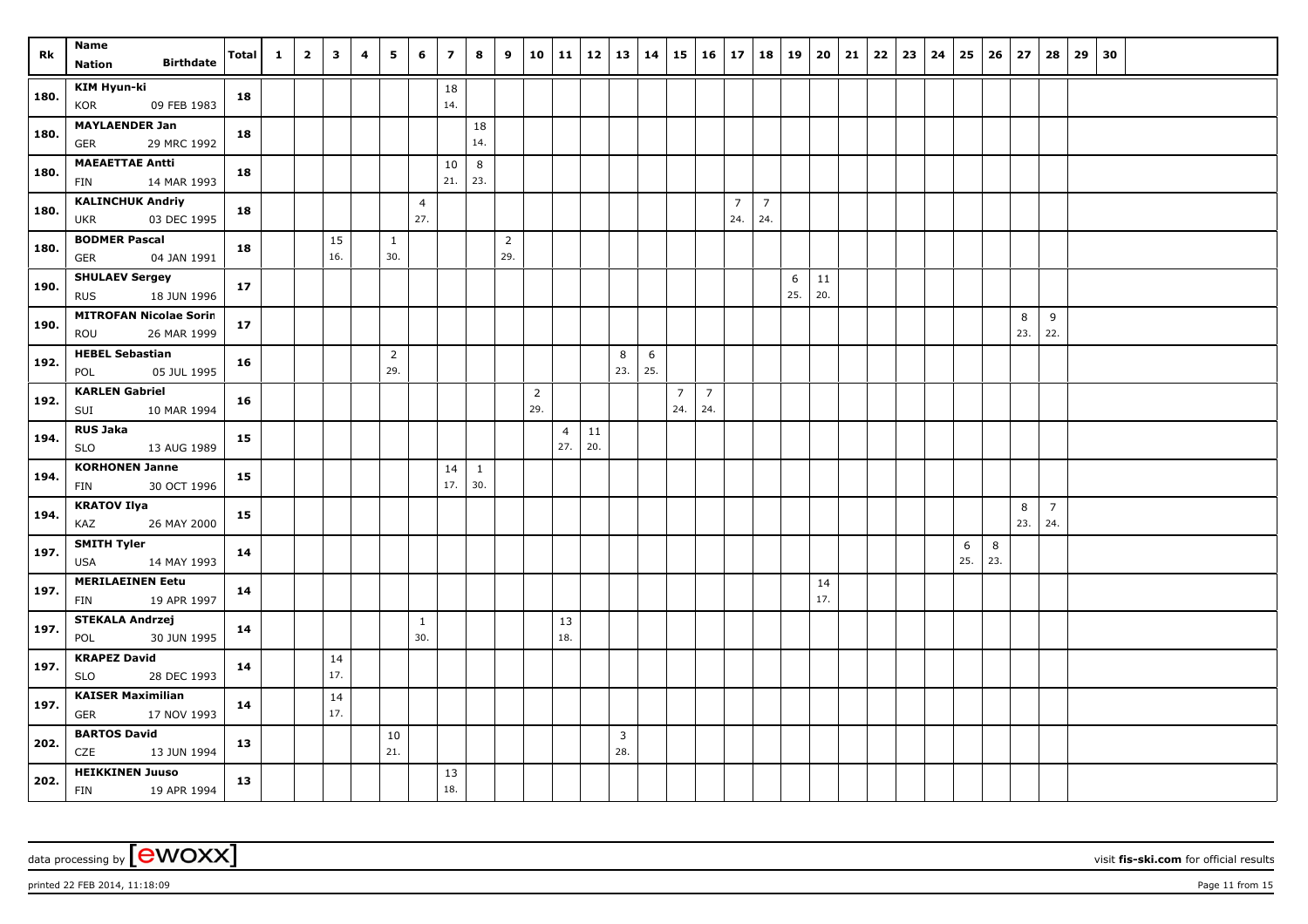| Rk   | Name<br><b>Birthdate</b><br><b>Nation</b>             | <b>Total</b> | $\mathbf{1}$ | $\overline{2}$ | $\overline{\mathbf{3}}$ | 4 | 5                     | 6         | $\overline{\mathbf{z}}$ | 8                      | 9 | 10 | 11   12   13   14 |                       |                       |     | $15 \mid 16 \mid 17$ |          | 18       | 19       | $20 \mid 21$          |  | $22 \mid 23$ | 24 | 25       | 26       | 27                     | 28                     | $29 \mid 30$ |  |  |
|------|-------------------------------------------------------|--------------|--------------|----------------|-------------------------|---|-----------------------|-----------|-------------------------|------------------------|---|----|-------------------|-----------------------|-----------------------|-----|----------------------|----------|----------|----------|-----------------------|--|--------------|----|----------|----------|------------------------|------------------------|--------------|--|--|
|      |                                                       |              |              |                |                         |   |                       |           |                         |                        |   |    |                   |                       |                       |     |                      |          |          |          |                       |  |              |    |          |          |                        |                        |              |  |  |
| 202. | <b>KADLEC Milos</b><br>CZE<br>26 NOV 1992             | 13           |              |                |                         |   |                       |           |                         |                        |   |    | 11<br>20.         |                       | $\overline{2}$<br>29. |     |                      |          |          |          |                       |  |              |    |          |          |                        |                        |              |  |  |
| 202. | <b>VELLUPILLAI Rishi</b><br>08 JAN 1997<br><b>NOR</b> | 13           |              |                |                         |   |                       |           |                         |                        |   |    |                   |                       |                       |     |                      |          |          | 6<br>25. | $\overline{7}$<br>24. |  |              |    |          |          |                        |                        |              |  |  |
| 206. | <b>TESOVNIK Jaka</b><br><b>SLO</b><br>29 DEC 1992     | 12           |              |                |                         |   |                       |           |                         |                        |   |    |                   | $12\,$<br>19.         |                       |     |                      |          |          |          |                       |  |              |    |          |          |                        |                        |              |  |  |
| 206. | <b>BRUNNER Niklas</b>                                 | 12           |              |                |                         |   |                       |           |                         |                        |   |    |                   |                       |                       |     |                      | 6<br>25. | 6<br>25. |          |                       |  |              |    |          |          |                        |                        |              |  |  |
|      | <b>GER</b><br>10 JUN 1996                             |              |              |                |                         |   |                       |           |                         |                        |   |    |                   |                       |                       |     |                      |          |          |          |                       |  |              |    |          |          |                        |                        |              |  |  |
| 206. | <b>USACHEV Egor</b><br><b>RUS</b><br>07 AUG 1991      | 12           |              |                |                         |   |                       |           | 12<br>19.               |                        |   |    |                   |                       |                       |     |                      |          |          |          |                       |  |              |    |          |          |                        |                        |              |  |  |
| 206. | <b>ZHAPAROV Radik</b><br>KAZ<br>29 FEB 1984           | 12           |              |                |                         |   |                       | 12<br>19. |                         |                        |   |    |                   |                       |                       |     |                      |          |          |          |                       |  |              |    |          |          |                        |                        |              |  |  |
| 210. | <b>VAENSKAE Elias</b><br>20 JUL 1996<br>FIN           | 11           |              |                |                         |   |                       |           | 11<br>20.               |                        |   |    |                   |                       |                       |     |                      |          |          |          |                       |  |              |    |          |          |                        |                        |              |  |  |
|      | <b>TROFIMOV Roman- Serg</b>                           |              |              |                |                         |   |                       |           |                         | 11                     |   |    |                   |                       |                       |     |                      |          |          |          |                       |  |              |    |          |          |                        |                        |              |  |  |
| 210. | 19 NOV 1989<br><b>RUS</b>                             | 11           |              |                |                         |   |                       |           |                         | 20.                    |   |    |                   |                       |                       |     |                      |          |          |          |                       |  |              |    |          |          |                        |                        |              |  |  |
| 210. | <b>LICHY Patrik</b><br>22 SEP 1992<br><b>SVK</b>      | 11           |              |                |                         |   |                       |           |                         |                        |   |    |                   | 11<br>20.             |                       |     |                      |          |          |          |                       |  |              |    |          |          |                        |                        |              |  |  |
|      | <b>LAHEURTE Maxime</b>                                |              |              |                |                         |   |                       |           |                         |                        |   |    |                   |                       |                       | 11  |                      |          |          |          |                       |  |              |    |          |          |                        |                        |              |  |  |
| 210. | 20 MAY 1985<br><b>FRA</b>                             | 11           |              |                |                         |   |                       |           |                         |                        |   |    |                   |                       |                       | 20. |                      |          |          |          |                       |  |              |    |          |          |                        |                        |              |  |  |
| 210. | <b>INNGJERDINGEN Christi</b>                          | 11           |              |                |                         |   |                       |           |                         |                        |   |    |                   |                       |                       |     |                      |          |          | 9<br>22. | $\overline{2}$<br>29. |  |              |    |          |          |                        |                        |              |  |  |
|      | <b>NOR</b><br>19 DEC 1996<br><b>GUNDERSSON Erik</b>   |              |              |                |                         |   |                       |           |                         |                        |   |    |                   |                       |                       |     |                      |          |          |          |                       |  |              |    |          |          |                        |                        |              |  |  |
| 210. | SWE<br>02 MAY 1995                                    | 11           |              |                |                         |   |                       |           |                         |                        |   |    |                   |                       |                       |     |                      |          |          |          |                       |  |              |    | 5<br>26. | 6<br>25. |                        |                        |              |  |  |
| 210. | <b>BEDIR Muhammed Ali</b><br>24 MAR 2000<br>TUR       | 11           |              |                |                         |   |                       |           |                         |                        |   |    |                   |                       |                       |     |                      |          |          |          |                       |  |              |    |          |          | 6<br>25.               | $5\overline{)}$<br>26. |              |  |  |
| 210. | <b>GRIGORE Adrian</b><br>19 FEB 1996<br>ROU           | 11           |              |                |                         |   |                       |           |                         |                        |   |    |                   |                       |                       |     |                      |          |          |          |                       |  |              |    |          |          | $5\phantom{.0}$<br>26. | 6<br>25.               |              |  |  |
| 218. | <b>ROGELJ Urban</b><br>01 JAN 1998<br><b>SLO</b>      | 10           |              |                |                         |   |                       |           |                         |                        |   |    |                   | 9<br>22.              | $\mathbf{1}$<br>30.   |     |                      |          |          |          |                       |  |              |    |          |          |                        |                        |              |  |  |
| 218. | <b>CHAADAEV Petr</b><br><b>RUS</b><br>21 JUL 1987     | 10           |              |                |                         |   |                       |           |                         | 10<br>21.              |   |    |                   |                       |                       |     |                      |          |          |          |                       |  |              |    |          |          |                        |                        |              |  |  |
|      | <b>OJALA Juho</b>                                     |              |              |                |                         |   |                       |           | 6                       | $\overline{4}$         |   |    |                   |                       |                       |     |                      |          |          |          |                       |  |              |    |          |          |                        |                        |              |  |  |
| 218. | 17 MAR 1995<br>FIN                                    | 10           |              |                |                         |   |                       |           | 25.                     | 27.                    |   |    |                   |                       |                       |     |                      |          |          |          |                       |  |              |    |          |          |                        |                        |              |  |  |
| 218. | <b>NORDMAN Janne</b><br>FIN<br>29 MAR 1986            | 10           |              |                |                         |   |                       |           | 5<br>26.                | $5\phantom{.0}$<br>26. |   |    |                   |                       |                       |     |                      |          |          |          |                       |  |              |    |          |          |                        |                        |              |  |  |
| 218. | <b>FRIEDRICH Tomas</b><br>CZE<br>02 FEB 1995          | 10           |              |                |                         |   | $\overline{3}$<br>28. |           |                         |                        |   |    |                   | $\overline{7}$<br>24. |                       |     |                      |          |          |          |                       |  |              |    |          |          |                        |                        |              |  |  |

printed 22 FEB 2014, 11:18:09 Page 12 from 15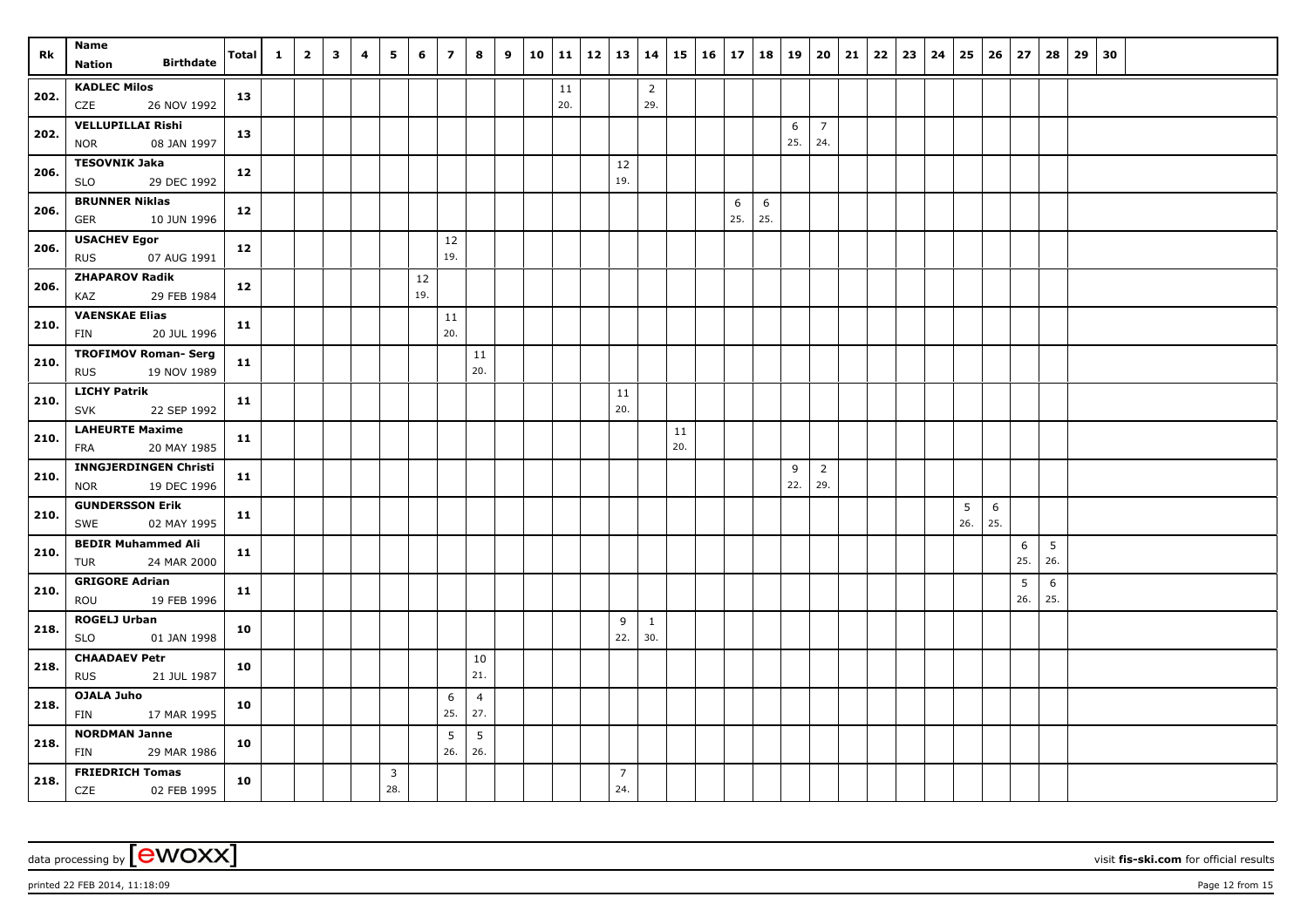| Rk   | <b>Name</b>                                               | <b>Total</b>            | $\mathbf{1}$ | $\overline{\mathbf{2}}$ | $\overline{\mathbf{3}}$ | 4 | 5 | 6        | $\overline{z}$        | 8 | 9                     | 10       |          | $11 \mid 12$          | 13   14 |                       | 15                    | $16 \mid 17$           |          | 18                    | 19                    | 20 | 21 | 22 | $23 \mid 24$ | 25 | 26 | 27                    | 28                    | 29 | 30 |  |  |
|------|-----------------------------------------------------------|-------------------------|--------------|-------------------------|-------------------------|---|---|----------|-----------------------|---|-----------------------|----------|----------|-----------------------|---------|-----------------------|-----------------------|------------------------|----------|-----------------------|-----------------------|----|----|----|--------------|----|----|-----------------------|-----------------------|----|----|--|--|
|      | <b>Birthdate</b><br><b>Nation</b>                         |                         |              |                         |                         |   |   |          |                       |   |                       |          |          |                       |         |                       |                       |                        |          |                       |                       |    |    |    |              |    |    |                       |                       |    |    |  |  |
| 223. | <b>NIEMI Sami</b><br>16 FEB 1991<br>FIN                   | 9                       |              |                         |                         |   |   |          | 9<br>22.              |   |                       |          |          |                       |         |                       |                       |                        |          |                       |                       |    |    |    |              |    |    |                       |                       |    |    |  |  |
| 223. | <b>RAVNIK Kristijan</b><br>11 SEP 1996<br><b>SLO</b>      | 9                       |              |                         |                         |   |   |          |                       |   | 9<br>22.              |          |          |                       |         |                       |                       |                        |          |                       |                       |    |    |    |              |    |    |                       |                       |    |    |  |  |
| 225. | <b>PREVC Domen</b><br><b>SLO</b><br>04 JUN 1999           | 8                       |              |                         |                         |   |   |          |                       |   |                       | 8<br>23. |          |                       |         |                       |                       |                        |          |                       |                       |    |    |    |              |    |    |                       |                       |    |    |  |  |
| 225. | <b>PERSIYANCEV Vladislav</b><br>25 OCT 1992<br><b>RUS</b> | 8                       |              |                         |                         |   |   |          | 8<br>23.              |   |                       |          |          |                       |         |                       |                       |                        |          |                       |                       |    |    |    |              |    |    |                       |                       |    |    |  |  |
| 225. | <b>SPULBER Mihnea Alexan</b><br>11 DEC 2000<br>ROU        | 8                       |              |                         |                         |   |   |          |                       |   |                       |          |          |                       |         |                       |                       |                        |          |                       |                       |    |    |    |              |    |    | $\overline{4}$<br>27. | $\overline{4}$<br>27. |    |    |  |  |
| 228. | <b>STENSGARD Kristian</b><br><b>NOR</b><br>23 JUN 1996    | $\overline{z}$          |              |                         |                         |   |   |          |                       |   |                       |          |          |                       |         |                       |                       |                        |          |                       | $\overline{7}$<br>24. |    |    |    |              |    |    |                       |                       |    |    |  |  |
| 228. | <b>MICHALEK Jan</b><br><b>CZE</b><br>22 MAY 1996          | $\overline{\mathbf{z}}$ |              |                         |                         |   |   |          |                       |   |                       |          |          |                       |         | $\overline{7}$<br>24. |                       |                        |          |                       |                       |    |    |    |              |    |    |                       |                       |    |    |  |  |
| 228. | <b>PASICHNYK Stepan</b><br>09 JAN 1998<br><b>UKR</b>      | $\overline{7}$          |              |                         |                         |   |   |          |                       |   |                       |          |          |                       |         |                       |                       |                        | 5<br>26. | $\overline{2}$<br>29. |                       |    |    |    |              |    |    |                       |                       |    |    |  |  |
| 228. | <b>SCHERRER Marvin</b><br>01 SEP 1993<br>SUI              | $\overline{z}$          |              |                         |                         |   |   |          |                       |   |                       |          |          |                       |         |                       | $\overline{2}$<br>29. | $5\phantom{.0}$<br>26. |          |                       |                       |    |    |    |              |    |    |                       |                       |    |    |  |  |
| 228. | <b>TAHKAVUORI Frans</b><br><b>FIN</b><br>01 JAN 1992      | $\overline{z}$          |              |                         |                         |   |   |          | $\overline{7}$<br>24. |   |                       |          |          |                       |         |                       |                       |                        |          |                       |                       |    |    |    |              |    |    |                       |                       |    |    |  |  |
| 228. | <b>UNTERBERGER David</b><br>AUT<br>23 SEP 1988            | $\overline{z}$          |              |                         |                         |   |   |          |                       |   | $\overline{7}$<br>24. |          |          |                       |         |                       |                       |                        |          |                       |                       |    |    |    |              |    |    |                       |                       |    |    |  |  |
| 228. | <b>BRADATSCH Sebastian</b><br>GER<br>08 MAY 1996          | $\overline{z}$          |              |                         |                         |   |   |          |                       |   |                       |          |          | $\overline{7}$<br>24. |         |                       |                       |                        |          |                       |                       |    |    |    |              |    |    |                       |                       |    |    |  |  |
| 228. | <b>GUGG Florian</b><br>AUT<br>03 JUN 1994                 | $\overline{z}$          |              |                         | $\overline{7}$<br>24.   |   |   |          |                       |   |                       |          |          |                       |         |                       |                       |                        |          |                       |                       |    |    |    |              |    |    |                       |                       |    |    |  |  |
| 236. | <b>FUDEL Daniel</b><br>06 AUG 1993<br>GER                 | 6                       |              |                         | 6<br>25.                |   |   |          |                       |   |                       |          |          |                       |         |                       |                       |                        |          |                       |                       |    |    |    |              |    |    |                       |                       |    |    |  |  |
| 236. | <b>STEMBERGER Matija</b><br><b>SLO</b><br>01 JAN 1997     | 6                       |              |                         |                         |   |   | 6<br>25. |                       |   |                       |          |          |                       |         |                       |                       |                        |          |                       |                       |    |    |    |              |    |    |                       |                       |    |    |  |  |
| 236. | <b>MUMINOV Sabirzhan</b><br>KAZ<br>16 APR 1994            | 6                       |              |                         |                         |   |   | 6<br>25. |                       |   |                       |          |          |                       |         |                       |                       |                        |          |                       |                       |    |    |    |              |    |    |                       |                       |    |    |  |  |
| 236. | <b>HAHN</b> Julian<br>GER<br>07 NOV 1997                  | 6                       |              |                         |                         |   |   |          |                       |   |                       |          |          | 6<br>25.              |         |                       |                       |                        |          |                       |                       |    |    |    |              |    |    |                       |                       |    |    |  |  |
| 236. | <b>LAFARGE Geoffrey</b><br>FRA<br>19 DEC 1989             | 6                       |              |                         |                         |   |   |          |                       |   |                       |          |          |                       |         |                       | 6<br>25.              |                        |          |                       |                       |    |    |    |              |    |    |                       |                       |    |    |  |  |
| 241. | <b>GUT Pawel</b><br>POL<br>05 APR 1997                    | 5                       |              |                         |                         |   |   |          |                       |   |                       |          | 5<br>26. |                       |         |                       |                       |                        |          |                       |                       |    |    |    |              |    |    |                       |                       |    |    |  |  |

printed 22 FEB 2014, 11:18:09 Page 13 from 15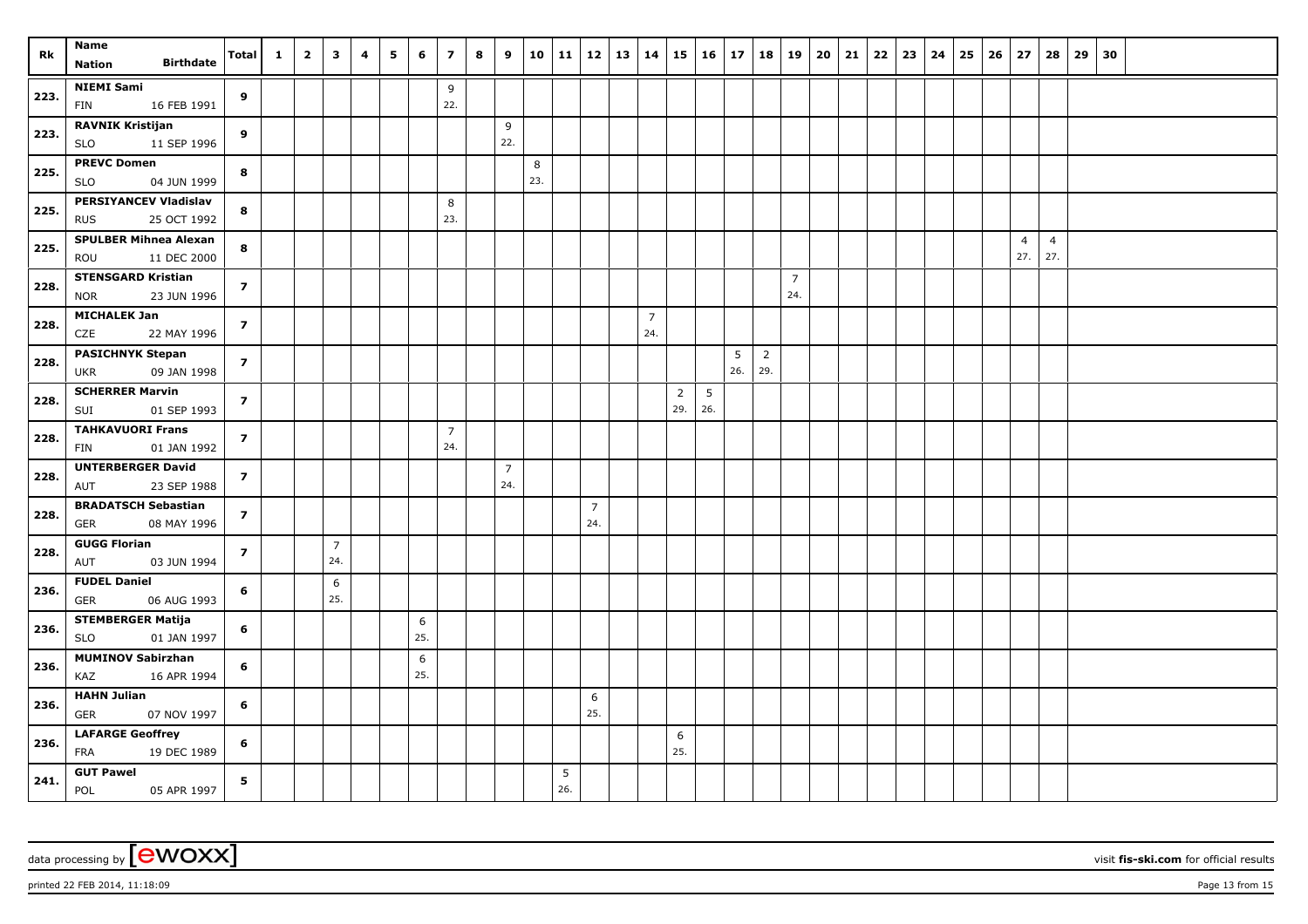| Rk   | Name                                               | Total          | $\mathbf{1}$ | $\overline{\mathbf{2}}$ | $\overline{\mathbf{3}}$ | 4   | 5              | 6 | $\overline{z}$ | 8              | 9   | 10 |                | $11 \mid 12$            |                       | 13   14 | 15             | $16 \mid 17$ |                     | 18                  | 19             | 20                    | 21 | 22 | $23 \mid 24$ | 25 | 26 | 27             | 28             | 29 | 30 |                       |  |  |  |  |  |  |  |  |  |  |  |  |  |  |  |  |
|------|----------------------------------------------------|----------------|--------------|-------------------------|-------------------------|-----|----------------|---|----------------|----------------|-----|----|----------------|-------------------------|-----------------------|---------|----------------|--------------|---------------------|---------------------|----------------|-----------------------|----|----|--------------|----|----|----------------|----------------|----|----|-----------------------|--|--|--|--|--|--|--|--|--|--|--|--|--|--|--|--|
|      | <b>Birthdate</b><br><b>Nation</b>                  |                |              |                         |                         |     |                |   |                |                |     |    |                |                         |                       |         |                |              |                     |                     |                |                       |    |    |              |    |    |                |                |    |    |                       |  |  |  |  |  |  |  |  |  |  |  |  |  |  |  |  |
| 241. | <b>HOLLAUS Francesco</b>                           | 5 <sub>1</sub> |              |                         |                         |     |                |   |                |                | 5   |    |                |                         |                       |         |                |              |                     |                     |                |                       |    |    |              |    |    |                |                |    |    |                       |  |  |  |  |  |  |  |  |  |  |  |  |  |  |  |  |
|      | AUT<br>16 DEC 1994                                 |                |              |                         |                         |     |                |   |                |                | 26. |    |                |                         |                       |         |                |              |                     |                     |                |                       |    |    |              |    |    |                |                |    |    |                       |  |  |  |  |  |  |  |  |  |  |  |  |  |  |  |  |
| 243. | LOUKASMAEKI Wili                                   | 4              |              |                         |                         |     |                |   | $\overline{4}$ |                |     |    |                |                         |                       |         |                |              |                     |                     |                |                       |    |    |              |    |    |                |                |    |    |                       |  |  |  |  |  |  |  |  |  |  |  |  |  |  |  |  |
|      | 27 MAY 1997<br><b>FIN</b>                          |                |              |                         |                         |     |                |   | 27.            |                |     |    |                |                         |                       |         |                |              |                     |                     |                |                       |    |    |              |    |    |                |                |    |    |                       |  |  |  |  |  |  |  |  |  |  |  |  |  |  |  |  |
| 243. | <b>BRAATANE Sondre Vesto</b>                       | 4              |              |                         |                         |     | $\overline{4}$ |   |                |                |     |    |                |                         |                       |         |                |              |                     |                     |                |                       |    |    |              |    |    |                |                |    |    |                       |  |  |  |  |  |  |  |  |  |  |  |  |  |  |  |  |
|      | 18 MAR 1996<br><b>NOR</b>                          |                |              |                         |                         |     | 27.            |   |                |                |     |    |                |                         |                       |         |                |              |                     |                     |                |                       |    |    |              |    |    |                |                |    |    |                       |  |  |  |  |  |  |  |  |  |  |  |  |  |  |  |  |
| 243. | <b>SOUKUP Matthew</b>                              | 4              |              |                         |                         |     |                |   |                |                |     |    |                |                         |                       |         |                |              |                     | $\overline{4}$      |                |                       |    |    |              |    |    |                |                |    |    |                       |  |  |  |  |  |  |  |  |  |  |  |  |  |  |  |  |
|      | CAN<br>31 AUG 1997                                 |                |              |                         |                         |     |                |   |                |                |     |    |                |                         |                       |         |                |              |                     | 27.                 |                |                       |    |    |              |    |    |                |                |    |    |                       |  |  |  |  |  |  |  |  |  |  |  |  |  |  |  |  |
| 243. | <b>PRZYBYLA Jakub</b>                              | 4              |              |                         |                         |     |                |   |                |                |     |    |                |                         | $\overline{4}$        |         |                |              |                     |                     |                |                       |    |    |              |    |    |                |                |    |    |                       |  |  |  |  |  |  |  |  |  |  |  |  |  |  |  |  |
|      | 18 JAN 1994<br>POL                                 |                |              |                         |                         |     |                |   |                |                |     |    |                |                         | 27.                   |         |                |              |                     |                     |                |                       |    |    |              |    |    |                |                |    |    |                       |  |  |  |  |  |  |  |  |  |  |  |  |  |  |  |  |
| 243. | <b>IPUNEN Marko</b><br>27 SEP 1992                 | 4              |              |                         |                         |     |                |   |                |                |     |    |                |                         |                       |         |                |              |                     |                     |                | $\overline{4}$<br>27. |    |    |              |    |    |                |                |    |    |                       |  |  |  |  |  |  |  |  |  |  |  |  |  |  |  |  |
|      | FIN<br><b>FELDOREANU Andrei</b>                    |                |              |                         |                         |     |                |   |                |                |     |    |                |                         |                       |         |                |              |                     |                     |                |                       |    |    |              |    |    |                |                |    |    |                       |  |  |  |  |  |  |  |  |  |  |  |  |  |  |  |  |
| 243. | 13 APR 2000<br>ROU                                 | 4              |              |                         |                         |     |                |   |                |                |     |    |                |                         |                       |         |                |              |                     |                     |                |                       |    |    |              |    |    |                |                |    |    | $\overline{4}$<br>27. |  |  |  |  |  |  |  |  |  |  |  |  |  |  |  |  |
|      | <b>MITEV Evelin</b>                                |                |              |                         |                         |     |                |   |                |                |     |    |                |                         |                       |         |                |              |                     |                     |                |                       |    |    |              |    |    |                | $\overline{3}$ |    |    |                       |  |  |  |  |  |  |  |  |  |  |  |  |  |  |  |  |
| 249. | 05 MAY 1998<br><b>BUL</b>                          | $\mathbf{3}$   |              |                         |                         |     |                |   |                |                |     |    |                |                         |                       |         |                |              |                     |                     |                |                       |    |    |              |    |    |                | 28.            |    |    |                       |  |  |  |  |  |  |  |  |  |  |  |  |  |  |  |  |
|      | <b>BAKKE Edvart Myrvang</b>                        |                |              |                         |                         |     |                |   |                |                |     |    |                |                         |                       |         |                |              |                     |                     | $\overline{3}$ |                       |    |    |              |    |    |                |                |    |    |                       |  |  |  |  |  |  |  |  |  |  |  |  |  |  |  |  |
| 249. | 17 APR 1996<br><b>NOR</b>                          | $\mathbf{3}$   |              |                         |                         |     |                |   |                |                |     |    |                |                         |                       |         |                |              |                     |                     | 28.            |                       |    |    |              |    |    |                |                |    |    |                       |  |  |  |  |  |  |  |  |  |  |  |  |  |  |  |  |
|      | <b>LOEFFLER Tobias</b>                             |                |              |                         |                         |     |                |   |                |                |     |    |                | $\overline{\mathbf{3}}$ |                       |         |                |              |                     |                     |                |                       |    |    |              |    |    |                |                |    |    |                       |  |  |  |  |  |  |  |  |  |  |  |  |  |  |  |  |
| 249. | <b>GER</b><br>19 JUL 1994                          | $\mathbf{3}$   |              |                         |                         |     |                |   |                |                |     |    |                | 28.                     |                       |         |                |              |                     |                     |                |                       |    |    |              |    |    |                |                |    |    |                       |  |  |  |  |  |  |  |  |  |  |  |  |  |  |  |  |
|      | YAKIBYUK Igor                                      |                |              |                         |                         |     |                |   |                |                |     |    |                |                         |                       |         |                |              | $\overline{3}$      |                     |                |                       |    |    |              |    |    |                |                |    |    |                       |  |  |  |  |  |  |  |  |  |  |  |  |  |  |  |  |
| 249. | <b>UKR</b><br>02 JAN 1995                          | $\mathbf{3}$   |              |                         |                         |     |                |   |                |                |     |    |                |                         |                       |         |                |              | 28.                 |                     |                |                       |    |    |              |    |    |                |                |    |    |                       |  |  |  |  |  |  |  |  |  |  |  |  |  |  |  |  |
| 249. | <b>LEITNER Patrick</b>                             | 3              |              |                         |                         |     |                |   |                |                |     |    |                |                         |                       |         | $\overline{3}$ |              |                     |                     |                |                       |    |    |              |    |    |                |                |    |    |                       |  |  |  |  |  |  |  |  |  |  |  |  |  |  |  |  |
|      | AUT<br>17 JAN 1996                                 |                |              |                         |                         | 28. |                |   |                |                |     |    |                |                         |                       |         |                |              |                     |                     |                |                       |    |    |              |    |    |                |                |    |    |                       |  |  |  |  |  |  |  |  |  |  |  |  |  |  |  |  |
| 249. | <b>VODAN Gasper</b>                                | $\mathbf{3}$   |              |                         |                         |     |                |   |                |                |     |    |                |                         |                       |         |                |              |                     | $\overline{3}$      |                |                       |    |    |              |    |    |                |                |    |    |                       |  |  |  |  |  |  |  |  |  |  |  |  |  |  |  |  |
|      | <b>SLO</b><br>13 DEC 1991                          |                |              |                         | 28.                     |     |                |   |                |                |     |    |                |                         |                       |         |                |              |                     |                     |                |                       |    |    |              |    |    |                |                |    |    |                       |  |  |  |  |  |  |  |  |  |  |  |  |  |  |  |  |
| 249. | <b>SOKOLENKO Konstantin</b>                        | $\mathbf{3}$   |              |                         |                         |     |                |   |                | $\overline{3}$ |     |    |                |                         |                       |         |                |              |                     |                     |                |                       |    |    |              |    |    |                |                |    |    |                       |  |  |  |  |  |  |  |  |  |  |  |  |  |  |  |  |
|      | KAZ<br>09 NOV 1987                                 |                |              |                         |                         |     |                |   |                | 28.            |     |    |                |                         |                       |         |                |              |                     |                     |                |                       |    |    |              |    |    |                |                |    |    |                       |  |  |  |  |  |  |  |  |  |  |  |  |  |  |  |  |
| 256. | <b>MARTINCIC Gasper</b>                            | $\overline{2}$ |              |                         |                         |     |                |   |                |                |     |    | $\overline{2}$ |                         |                       |         |                |              |                     |                     |                |                       |    |    |              |    |    |                |                |    |    |                       |  |  |  |  |  |  |  |  |  |  |  |  |  |  |  |  |
|      | 11 NOV 1992<br><b>SLO</b>                          |                |              |                         |                         |     |                |   |                |                |     |    | 29.            |                         |                       |         |                |              |                     |                     |                |                       |    |    |              |    |    |                |                |    |    |                       |  |  |  |  |  |  |  |  |  |  |  |  |  |  |  |  |
| 256. | <b>SIMOV Daniel</b>                                | $\overline{2}$ |              |                         |                         |     |                |   |                |                |     |    |                |                         |                       |         |                |              | $\overline{2}$      |                     |                |                       |    |    |              |    |    |                |                |    |    |                       |  |  |  |  |  |  |  |  |  |  |  |  |  |  |  |  |
|      | 28 OCT 1996<br>BUL                                 |                |              |                         |                         |     |                |   |                |                |     |    |                |                         |                       |         |                |              | 29.                 |                     |                |                       |    |    |              |    |    |                |                |    |    |                       |  |  |  |  |  |  |  |  |  |  |  |  |  |  |  |  |
| 256. | <b>BALANDA Ruslan</b><br>26 DEC 1992<br><b>UKR</b> | $\overline{2}$ |              |                         |                         |     |                |   |                |                |     |    |                |                         |                       |         |                |              | $\mathbf{1}$<br>30. | $\mathbf{1}$<br>30. |                |                       |    |    |              |    |    |                |                |    |    |                       |  |  |  |  |  |  |  |  |  |  |  |  |  |  |  |  |
|      | <b>MARTINC Anze</b>                                |                |              |                         |                         |     |                |   |                |                |     |    |                |                         |                       |         |                |              |                     |                     |                |                       |    |    |              |    |    |                |                |    |    |                       |  |  |  |  |  |  |  |  |  |  |  |  |  |  |  |  |
| 256. | <b>SLO</b><br>21 JAN 1990                          | $\overline{2}$ |              |                         |                         |     |                |   |                |                |     |    |                |                         | $\overline{2}$<br>29. |         |                |              |                     |                     |                |                       |    |    |              |    |    |                |                |    |    |                       |  |  |  |  |  |  |  |  |  |  |  |  |  |  |  |  |
|      | <b>KOLMAKOV Pavel</b>                              |                |              |                         |                         |     |                |   |                |                |     |    |                |                         |                       |         |                |              |                     |                     |                |                       |    |    |              |    |    | $\overline{2}$ |                |    |    |                       |  |  |  |  |  |  |  |  |  |  |  |  |  |  |  |  |
| 256. | KAZ<br>30 APR 1996                                 | $\overline{2}$ |              |                         |                         |     |                |   |                |                |     |    |                |                         |                       |         |                |              |                     |                     |                |                       |    |    |              |    |    | 29.            |                |    |    |                       |  |  |  |  |  |  |  |  |  |  |  |  |  |  |  |  |

printed 22 FEB 2014, 11:18:09 Page 14 from 15